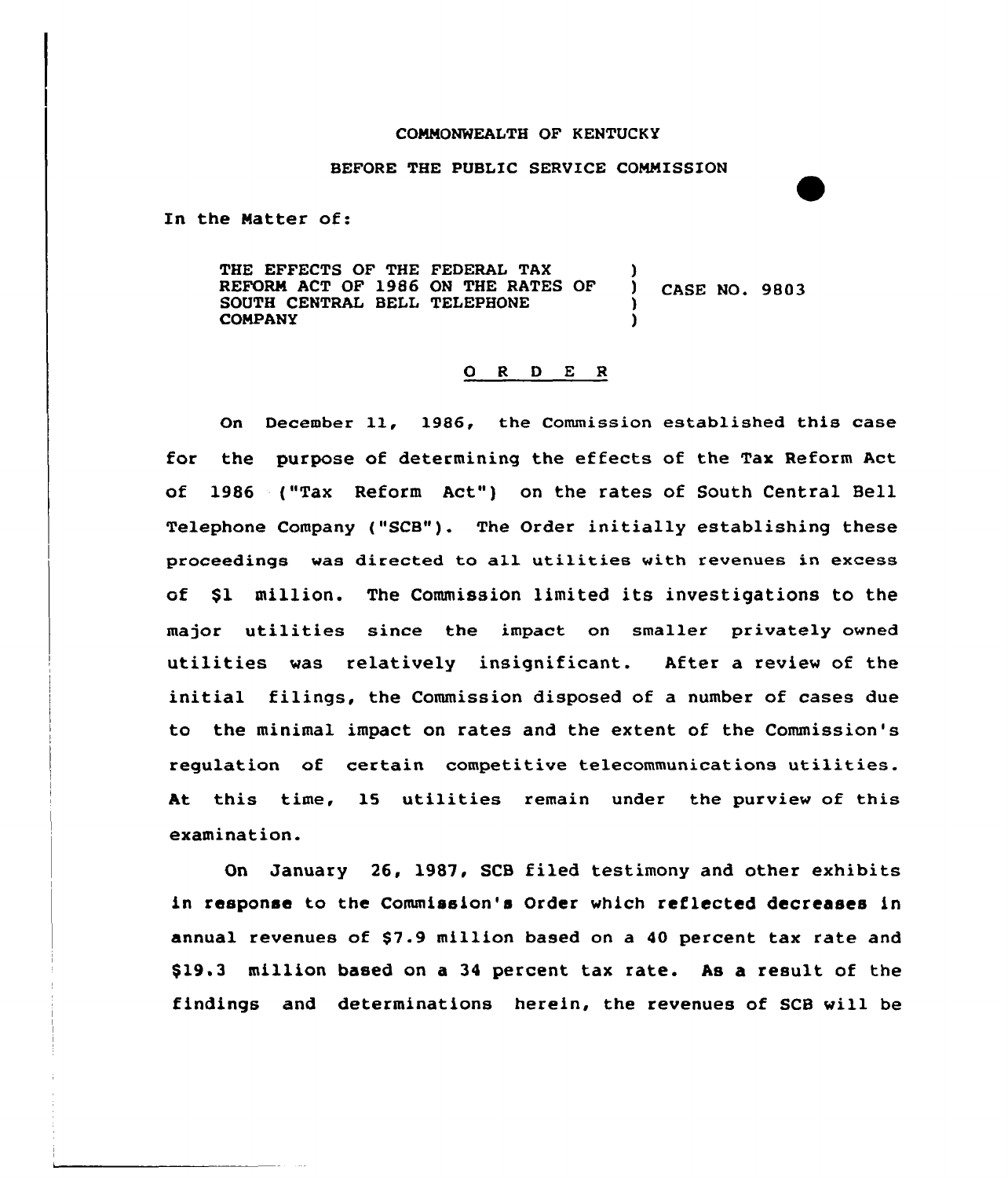decreased by \$19.4 million annually. The overall reduction in revenue requirements for the 15 utilities subject to these proceedings is in excess of \$75 million.

Motions to intervene vere filed by the Utility and Rate Intervention Division of the Office of the Attorney General ("AG"); Utility Rate Cutters of Kentucky, Inc., ("URC"); United States Department of Defense; MCI Telecommunications Corporation; AT&T Communications of the South Central States, Inc., ("AT&T"); Kentucky Telephone Cooperatives ("KTC"); and General Telephone Company of the South ("General"). All motions to intervene were granted by the Commission and testimony was filed on behalf of the AG, URC, AT&T, KTC and General.

<sup>A</sup> public hearing was held at the Commission's offices in Frankfort, Kentucky, on May 11, 1987.

#### COMMENTARY

In its Order of December ll, 1986, the Commission expressed the opinion that the focus of this proceeding should be reflecting the effects of the Tax Reform Act in rates. Thus, the Commission considered the three primary issues in this matter to be: (1) determining the amount of the revenue change required due to the Tax Reform Act; (2) determining the appropriate date of any rate change; and (3) distributing the revenue change among rate schedules.

The Commission required that a 12-month period ending no more than 90 days from December 11, 1986, the date of the Order establishing this case, should be used to determine the effects of the Tax Reform Act. SCB proposed and the Commission has accepted the

 $-2-$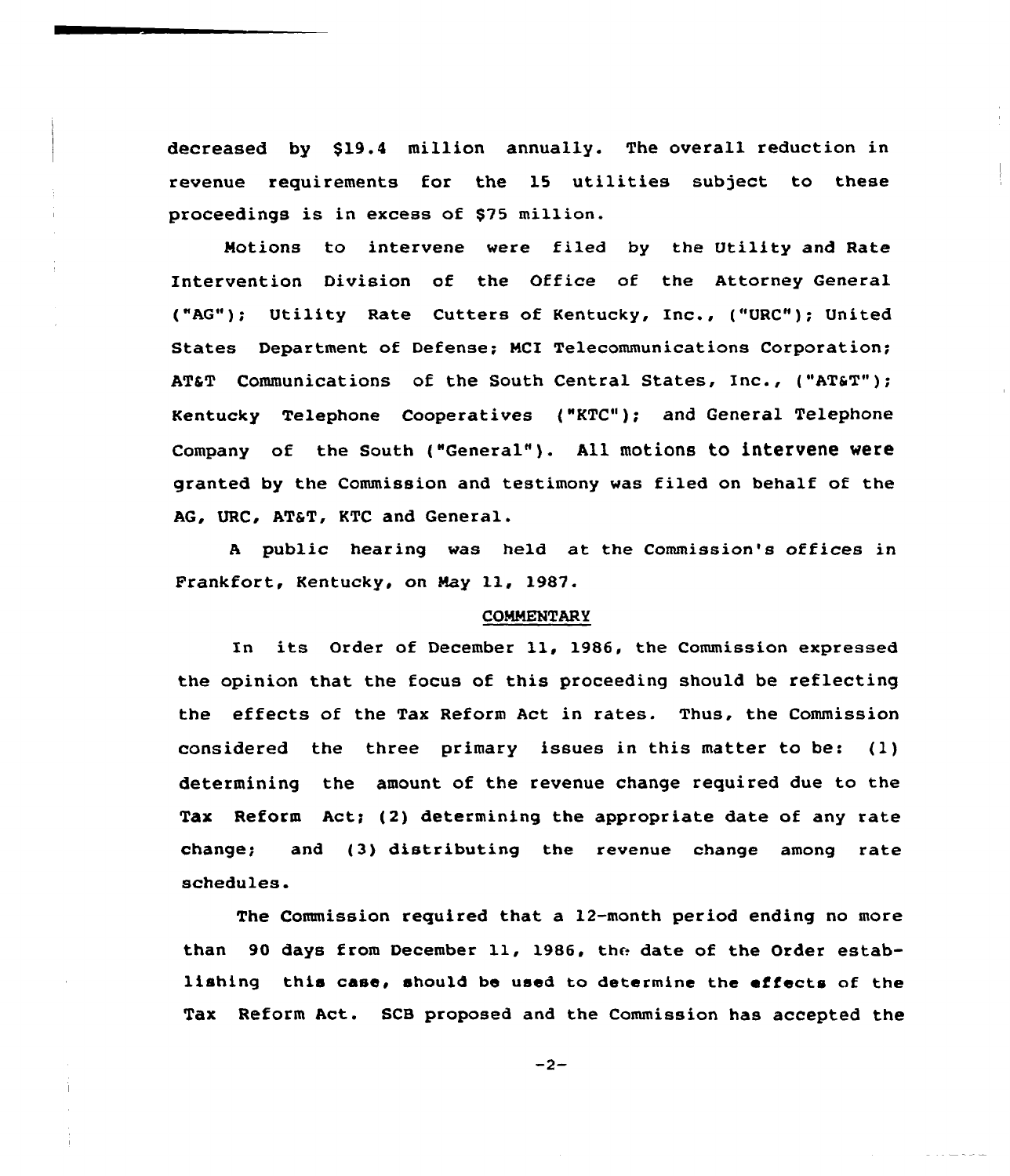12-month period ending October 31, 1986, as the test period for determining the reasonableness of the proposed rates.

#### PROCEDURAL ISSUES

## Single-Issue Approach

Throughout these proceedings, there have been objections to the methodology used by the Commission in determining the reasonableness of each utility's rates subsequent to the Tax Reform Act. Certain utilities have characterized the Commission's actions as "single-issue" rate-making. Implicit in their objections is the notion that single-issue rate-making is contrary to law.<sup>1</sup>

This notion was rebutted by, among others, Kentucky Utilities Company ("KU"). In his opening argument, in Case No. 9780,  $2$ counsel for KU stated that this proceeding is soundly based. KU recognized that there was good reason to focus the proceeding on the tax changes.<sup>3</sup> In its post-hearing brief, KU further stated its agreement with the Commission's position that retaining the savings resulting from tax reform was not a proper way for KU to improve its earnings and indicated that <sup>a</sup> focused proceeding, expeditiously passing the tax savings to ratepayers, was

3 Hearing Transcript, May 4, 1987, page 9.

<sup>1</sup> Other states have upheld single-issue rate-making proceedings, see for example, Consumers Power Company v. Michigan Public<br>Service Commission, Mich. App., 237 NW 2d 189 (1975).

 $\mathbf{2}$ Case No. 9780, The Effects of the Federal Tax Reform Act of 1986 on the Rates of Kentucky Utilities Company.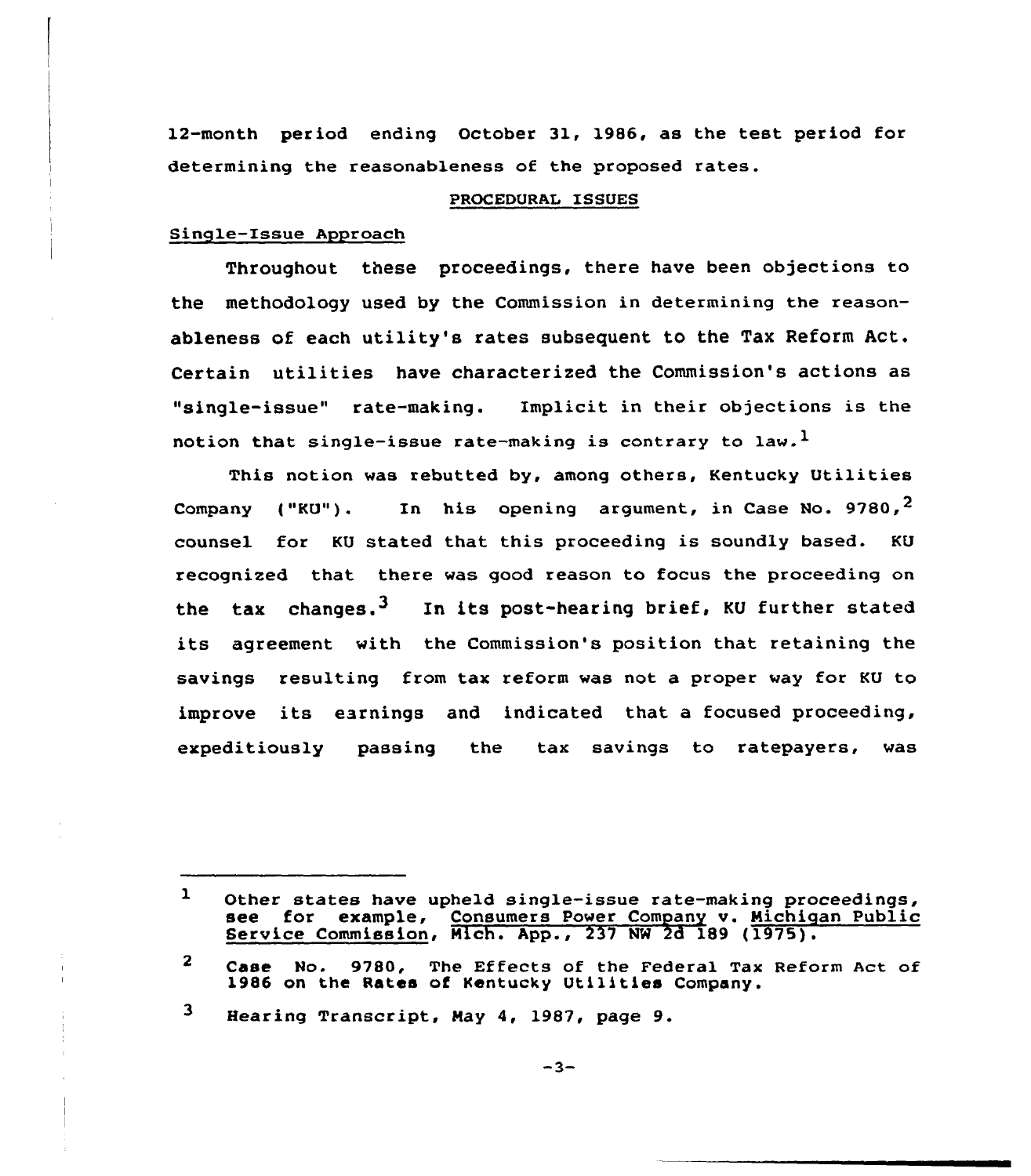reasonable as long as KU was permitted to maintain its test-period rate of return.

Those complaining of single-issue rate adjustments overlook the Commission's long established practice of adjusting rates for fuel cost charges through Fuel Adjustment clause ("FAc") and Purchased Gas Adjustment Clause {"PGA") proceedings. Each of these involves setting rates solely on the changes of the cost of coal or natural gas.

Apart from the propriety of single-issue rate-making, however, it must be pointed out that from the outset these cases have never been limited to <sup>a</sup> single issue. The order of December ll, 1986. did indicate that the Tax Reform Act was the focus of these investigations. However, it stated at page 2:

If, aside from the Tax Reform Act, <sup>a</sup> utility feels that its rates are insufficient, it has the discretion by statute to file <sup>a</sup> full rate case with the Commission. Sy initiating this case the Commission is in no way prohibiting or restricting any utility from filing a rate case encompassing all rate-making issues in a separate proceeding.

This Order was clarified on January 21, 1987, in Case No. 9799, The Effects of the Federal Tax Reform Act of l986 on the Rates of Continental Telephone Company ("Continental"). That Order states:

Because of the breadth of this investigation and the number of parties involved, it is necessary to categorize some information into a consistent, well-<br>defined scope. That scope is explained in the That scope is explained in the December 11, 1986, Order. The information as it relates to the specific changes occasioned by the Tax Reform Act<br>should be filed as the December 11, 1986, Order should be filed as the December 11, 1986, Order<br>requires. The expected effects of those changes on The expected effects of those changes on

 $\blacklozenge$ Brief for KU, filed Nay 22, 1987, page 4.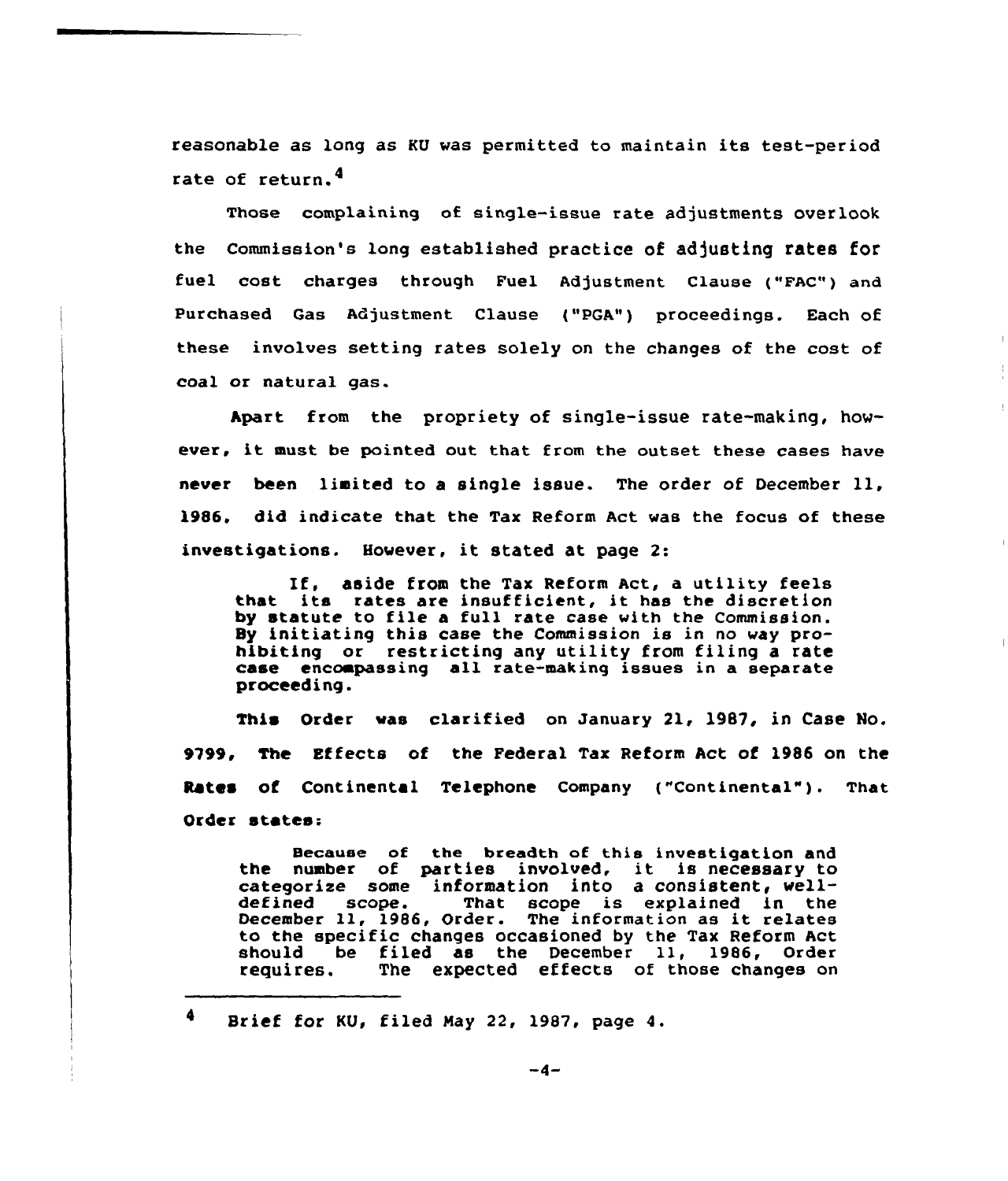rates should be filed as well. Simply because the Commission deems certain information necessary, and deems it necessary to be filed in <sup>a</sup> particular format does not preclude the filing of other information a party believes is pertinent.

 $\bar{\alpha}$ 

For these reasons, the Commission ORDERS that: (1) All parties shall comply with the December ll, 1986, Order;<br>(2) Any pa Any party may file any additional information it deems relevant; (3) Any party may file alternative proposals for the resolution of this investigation.

Thus, there is not, nor has there been, any limitation on any party filing additional information up to and including an adjustment of all rates. The Commission focused its attention primarily on the Tax Reform Act because of the potentially extraordinary impact of this act on the finances and rates of utilities.

Federal income taxes are in one sense an assessment by the federal government on the utilities for their proportionate share of the federal government's budget. Under accepted regulatory rate-making practices, these federal income taxes are included as part of a utility's expenses that are used to establish rates. Thus, through the rate-making process, the utility can be thought of as a collection agent for federal taxes and a conduit through which federal taxes are transferred from ratepayers to the federal government. Because the Tax Reform Act represents such a historic change in federal tax policy, the Commission determined that it was in the best interests of all concerned--utilities and ratepayers alike--to reflect these tax changes in each company's rates as expeditiously as possible. For that reason, the initial concern was the reduction of the corporate tax rate from A6 percent to 34 percent and other relatively minor adjustments caused by the

 $-5-$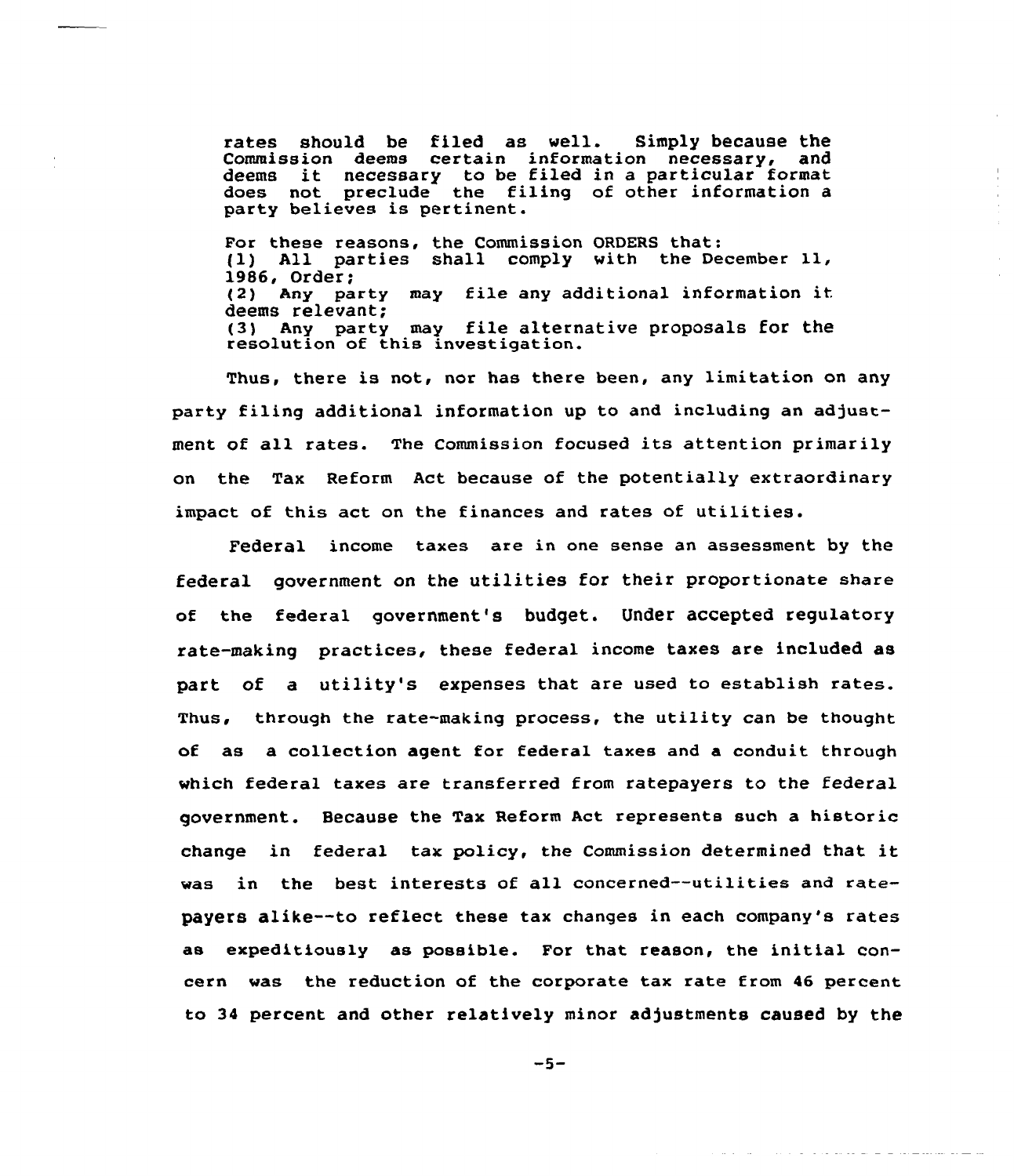changes in the Federal Tax Code. As we explained in our December 11, 1986, Order:

First, it would be extremely cumbersome and expensive for the Commission to simultaneously initiate rate cases covering all utilities affected by this Order. Many utilities may not wish to incur the time-consuming and expensive task of preparing <sup>a</sup> complete rate case at this time. <sup>A</sup> proceeding that recognizes only the effects of the Tax Reform Act would minimize the time and expense of both the Commission and the utilities.

Secondly, the Commission does not view retaining the savings that result from tax reform as a proper way for a utility to improve its earnings. Likewise, if the Tax Reform Act should result in major cost increases, these costs should be recognized in rates expeditious- $1y...$ 

Finally, by initiating limited cases for every major utility, the expertise of all interested parties can be pooled to assure that all aspects of the Tax Reform Act are fairly reflected in utility rates.

In an effort to fairly reflect only the effects of the Tax Reform Act in the companies' rates, the Commission, to the extent possible, and with the acquiescence of the companies, narrowed the scope of the analysis. All quantifiable aspects of the revenue requirement effects of the Tax Reform Act have been considered, and therefore the rate adjustments ordered herein should have no effect on the utility's earnings.

In summary, the Tax Reform Act is a unique and historic change in tax law that substantially affects the cost of providing utility service. The primary considerations in narrowing the scope of these proceedings were that: (1) the cost change generated by the Tax Reform Act was clearly beyond the control of the utility; (2) the cost change generated by the Tax Reform Act affected all major privately owned utilities in a similar manner;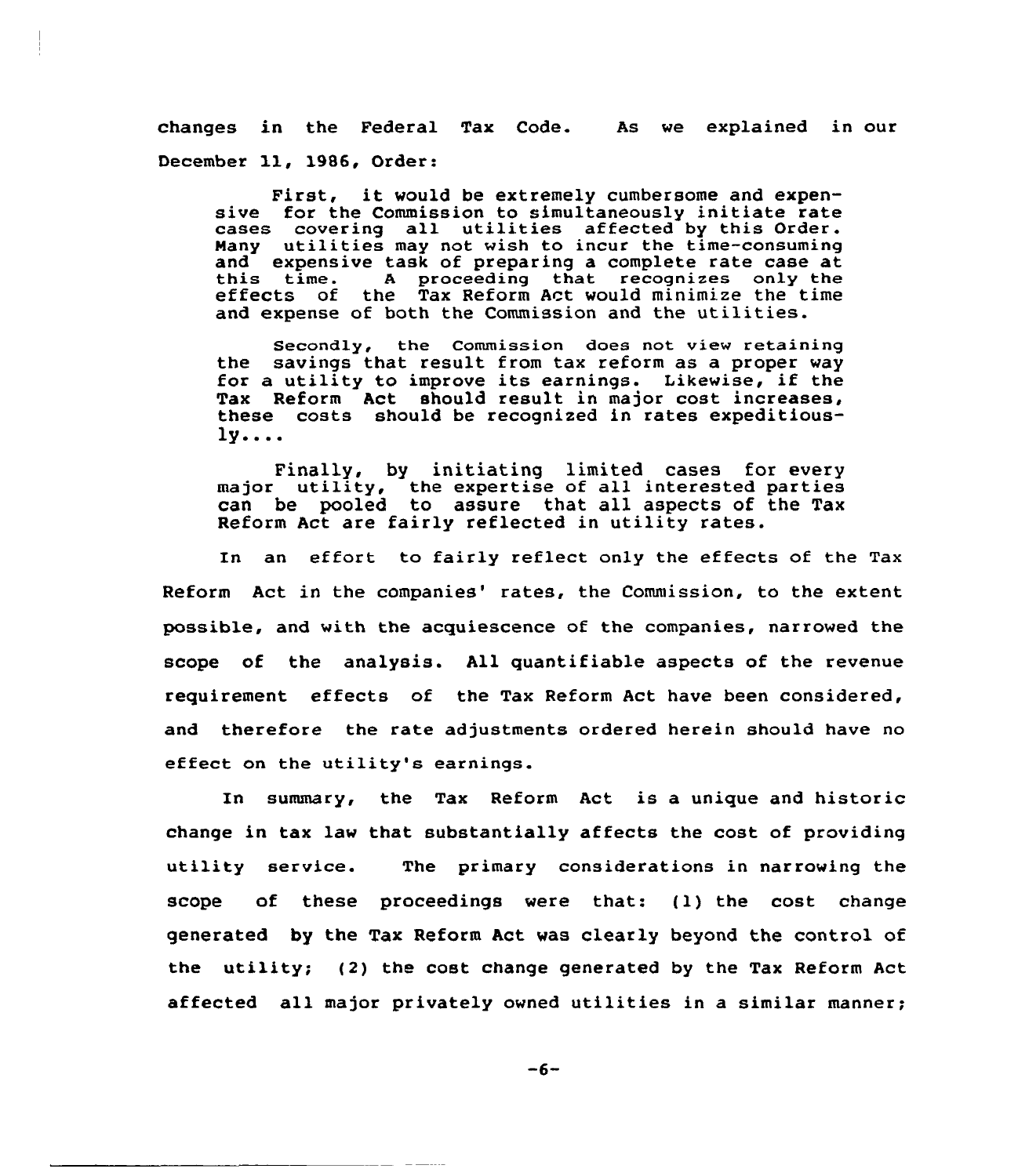(3) the cost change generated by the Tax Reform Act had a major impact on the cost of service of utilities; and, (4) the cost change generated by the Tax Reform Act was effective at a specified date which was scheduled to occur quickly, requiring expeditious action on the part of the Commission.

For all of the reasons previously stated, the procedure used by the Commission is one that is efficient, reflective of sound regulatory methods, responsive to the substantive and procedural rights of all parties, and consistent with the jurisdiction of the Commission.

### Burden of Proof

Severa1 utilities have suggested that the Commission bears the burden of proving the reasonableness of the rates that have been adjusted to reflect the effects of the Tax Reform Act. Continental, for example, cites KRS 278.430. However, this statute refers to appeals of Commission orders to circuit court. It obviously is not applicable to a proceeding before the Commission itself.

In its Order of December ll, 1986, the Commission on its own motion took the extraordinary step of establishing these investigations in response to the historic Tax Reform Act of 1986. There is no statute assigning a burden of proof in this type of special case. KRS 278.250 is particularly noteworthy. After giving the parties a hearing and carefully reviewing the record, the Commission has determined the fair, just, and reasonable rates for each respective utility as prescribed by KRS 278.030. We believe that this procedure is consistent with our statutory responsibilities.

 $-7-$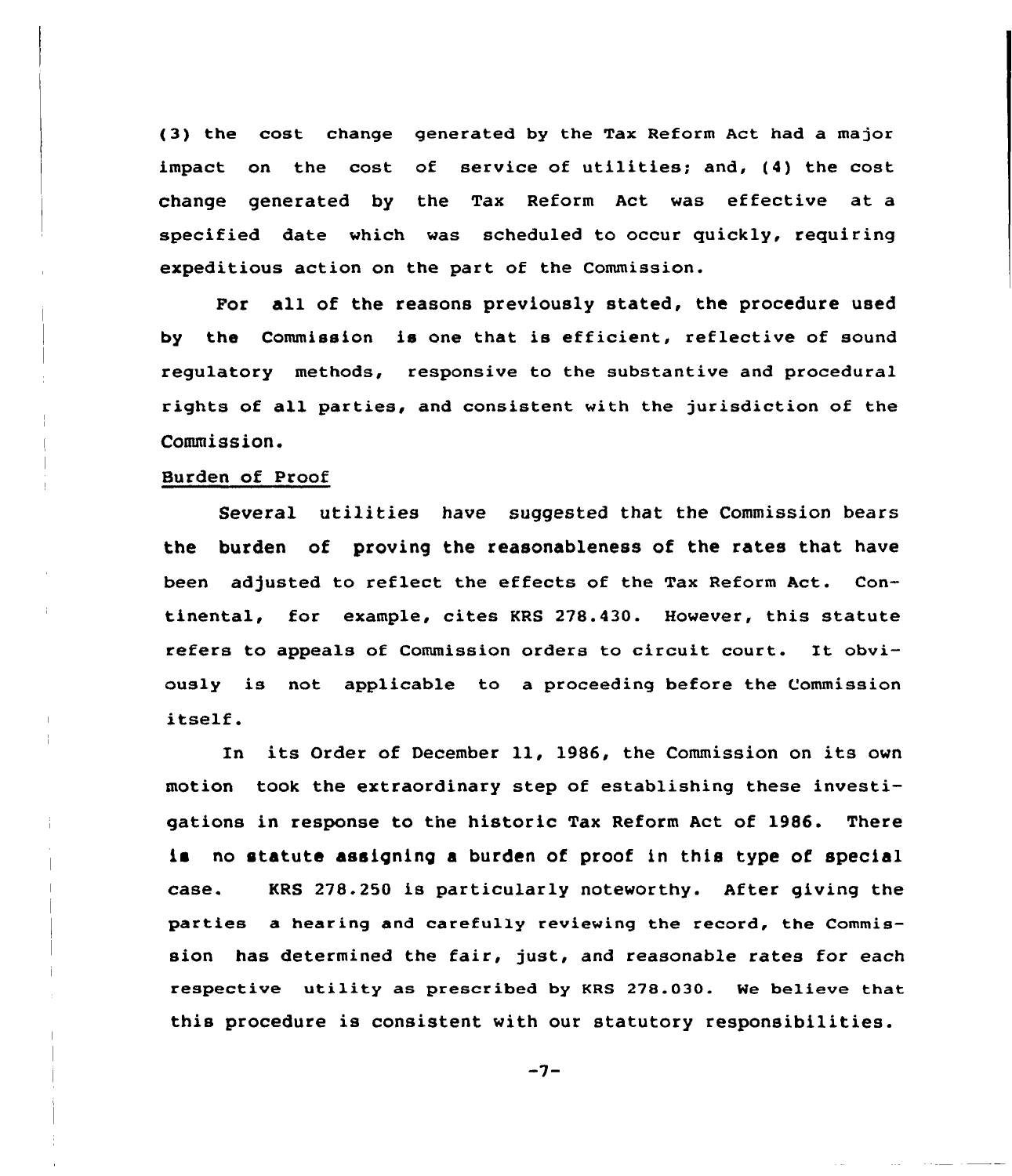#### Retroactive Rates

Another issue that has been raised in these proceedings is the possibility of a retroactive change in rates. We have decided that the reduction in each utility's tax rate and the related adjustments will not be reflected in the utility's rates until July 2, 1987. Those rates will be charged for service rendered on and after July 2, 1987. Thus, the rates are entirely prospective, and the issue of retroactivity is moot.

#### Testimony of URC

The VRC filed testimony in each of these cases. However, its witness did not appear at the hearing and was not subject to cross-examination. Several of the parties moved to strike URC's prefiled testimony. After considering the nature of the testimony filed by URC, the Commission will treat it as comment rather than evidence and weigh it accordingly.

# DETERNINATION OF THE IMPACT OF THE TAX REFORM ACT Excess Deferred Taxes

<sup>A</sup> reduction in the corporate tax rates results in an excess or surplus deferred tax reserve, since deferred taxes resulting from depreciation-related and non-depreciation-related tax timing differences were provided by ratepayers at a higher tax rate than the rate at vhich they vill be flowed back.

On January 1, 1979, the federal corporate income tax rate decreased from 48 to 46 percent. Utilities, in general, flowed back deferred taxes at the new statutory tax rate, which resulted in an excess provision for deferred taxes. The commission recognized the existence of these excess deferred taxes and in

 $-8-$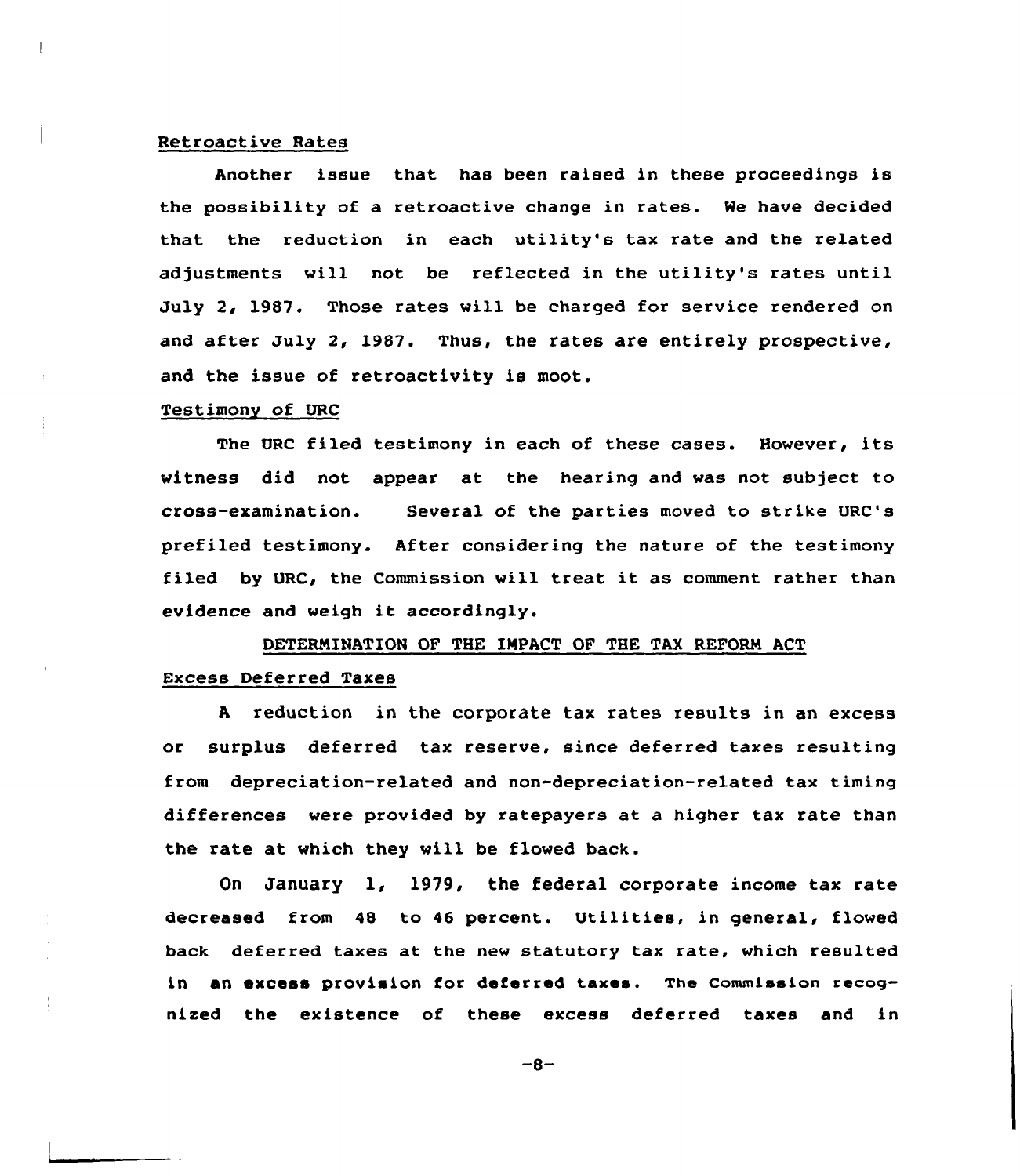subsequent rate proceedings required that the excess be returned to the ratepayer over a 5-year amortization period.

The change in tax rates under the Tax Reform Act from 46 percent to 34 percent creates a substantial excess provision for deferred taxes. The Tax Reform Act requires that deferred taxes related to depreciation timing differences be flowed back no faster than under the "average-rate assumption method." Under this method an average rate is calculated and, as timing differences reverse, the accumulated deferred taxes are credited to income at the average rate, reducing the excess deferred taxes to zero over the remaining life of the property. Moreover, the Tax Reform Act provides that if <sup>a</sup> regulatory commission requires <sup>a</sup> more rapid reduction of the excess provision for deferred taxes, book depreciation must be used for tax purposes. The Tax Reform Act does not, however, have specific provisions for the excess deferred taxes that are not related to depreciation. Therefore, the excess deferred taxes have been generally characterized as "protected" (depreciation-related) and "unprotected" (not related to depreciation).

The treatment requested for the unprotected excess deferred taxes by the parties in these cases varies. The AG's witness, Thomas DeWard, has not recommended the flow back over an accelerated time period in these cases. Nr. DeWard stated that it would be more appropriate to consider this issue in a general rate proceeding. This would allow companies to retain those benefits to offset soae of the negative impacts of the Tax Reform Act, such aa reduced cash flow. The Commission recognizes the existence of

 $-9-$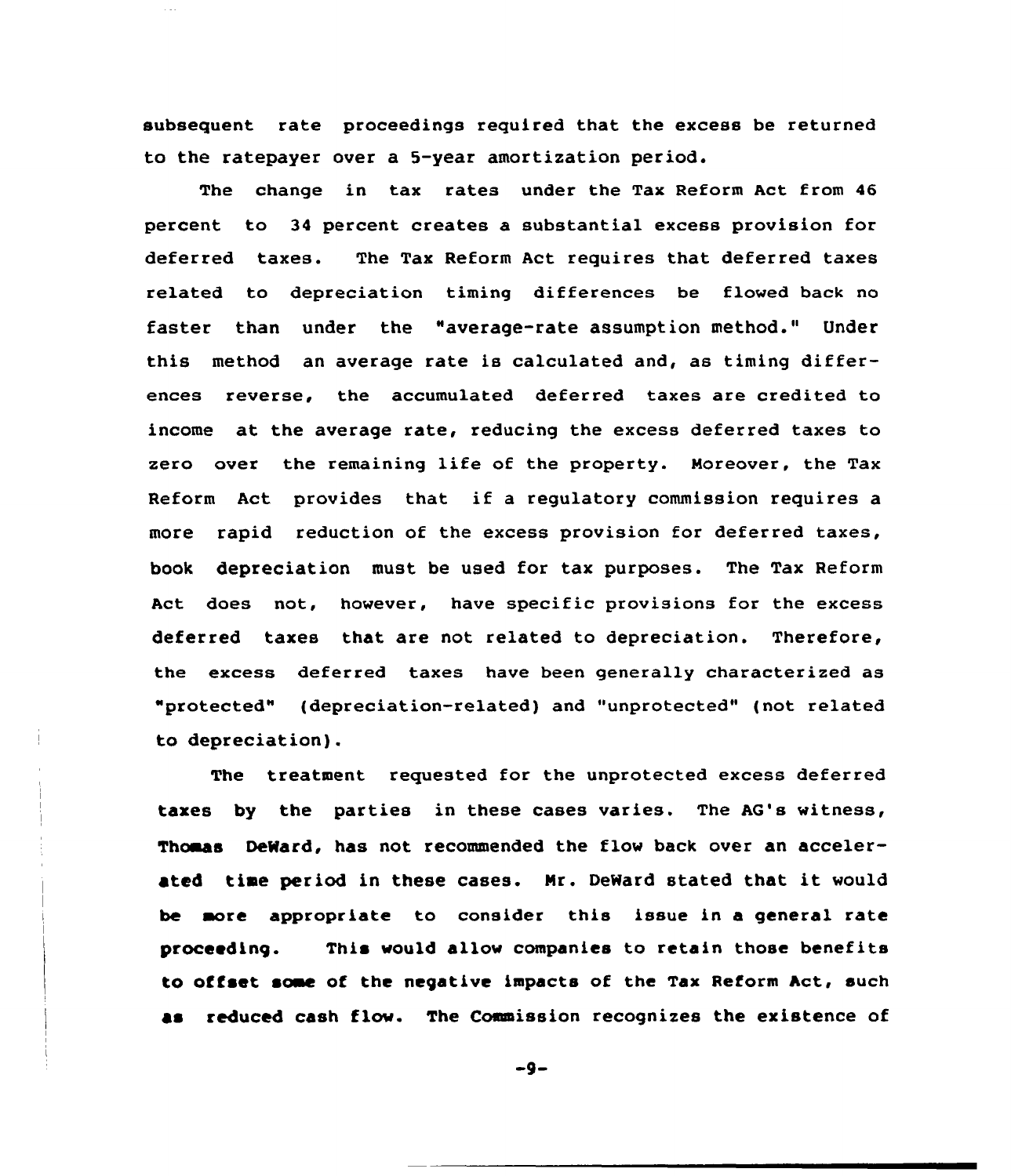the excess deferred taxes and is of the opinion that these taxes provided by ratepayers in previous years should be returned in an equitable manner. However, the various options for returning these benefits could not be fully explored within the context of this expedited proceeding. Therefore, the issue regarding accelerated amortization of excess deferred taxes will be considered in future general rate proceedings and not in the present, limited proceeding.

The primary position taken by most utilities on this issue was that deferred income taxes should be amortized, as timing differences reverse, using the tax rates in effect at the time they originated or using the average rate assumption method. Therefore, adjustments have been made to insure that deferred taxes resulting from timing differences that are reversing are included at the rate provided, as required under the Tax Reform Act.

#### Pro Forma Adjustments

SCB, through the testimony of C.J. Lathram, its assistant chief accountant, estimated the impacts of the Tax Reform Act using the historical test period ended October 31, 1986. To that test period SCB made several adjustments that were intended to reflect operations for 1987 and 1988 when the Tax Reform Act would be effective.

The adjustments proposed by SCB related only to expenses without any concomitant adjustments to rate base, capitalization or revenues. Nithout such corresponding adjustments, the inclusion of adjustments such as those proposed by SCB would

 $-10-$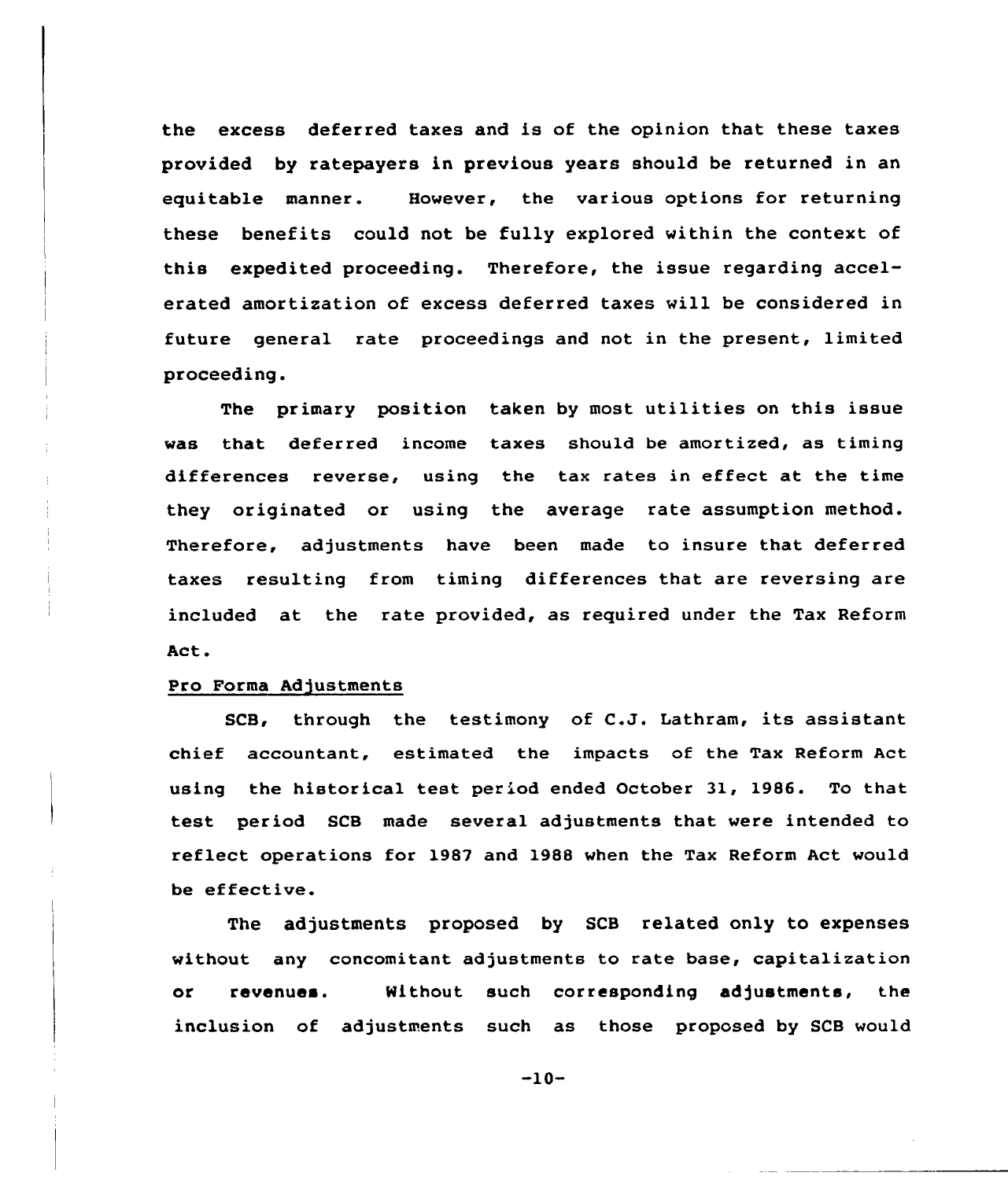result in a mismatch between earnings, rate base and capitalization. Although the revenue requirement change is less using the actual test period operations without the adjustments sponsored by Nr. Lathram, the Commission is of the opinion that such an approach is appropriate, in light of the focus and narrowed scope of this proceeding. Therefore, as the basis for its determination herein, the Commission vill use SCB's unadjusted test year as reflected in the modified exhibits included in Item <sup>3</sup> of the response to the Commission's Order of March 13, 1987. These modifications reduced SCB's revenue requirements reduction to \$6.7 million and \$17.7 million, based on 40 percent and 34 percent tax rates, respectively.

# Additional Tax Reform Act Adjustments

In addition to adjusting tax expense to reflect the reduction in the tax rate, most utilities involved in these proceedings have proposed that the effects on cash flow be recognized in determining the effect on revenue requirements. Two views have been advanced as to how cash flow requirements are increased by the Tax Reform Act. The first is that rate base is increased due to the Tax Reform Act's reduction in temporary timing differences between the book and tax return income tax expense. This reduction in timing differences reduces deferred taxes. Since deferred taxes serve as a deduction from rate base, the effect is to increase rate base. The second view is that the Tax Reform Act results in a greater current tax liability and, consequently, additional cash flow requirements. This additional cash flow must be provided for

 $-11-$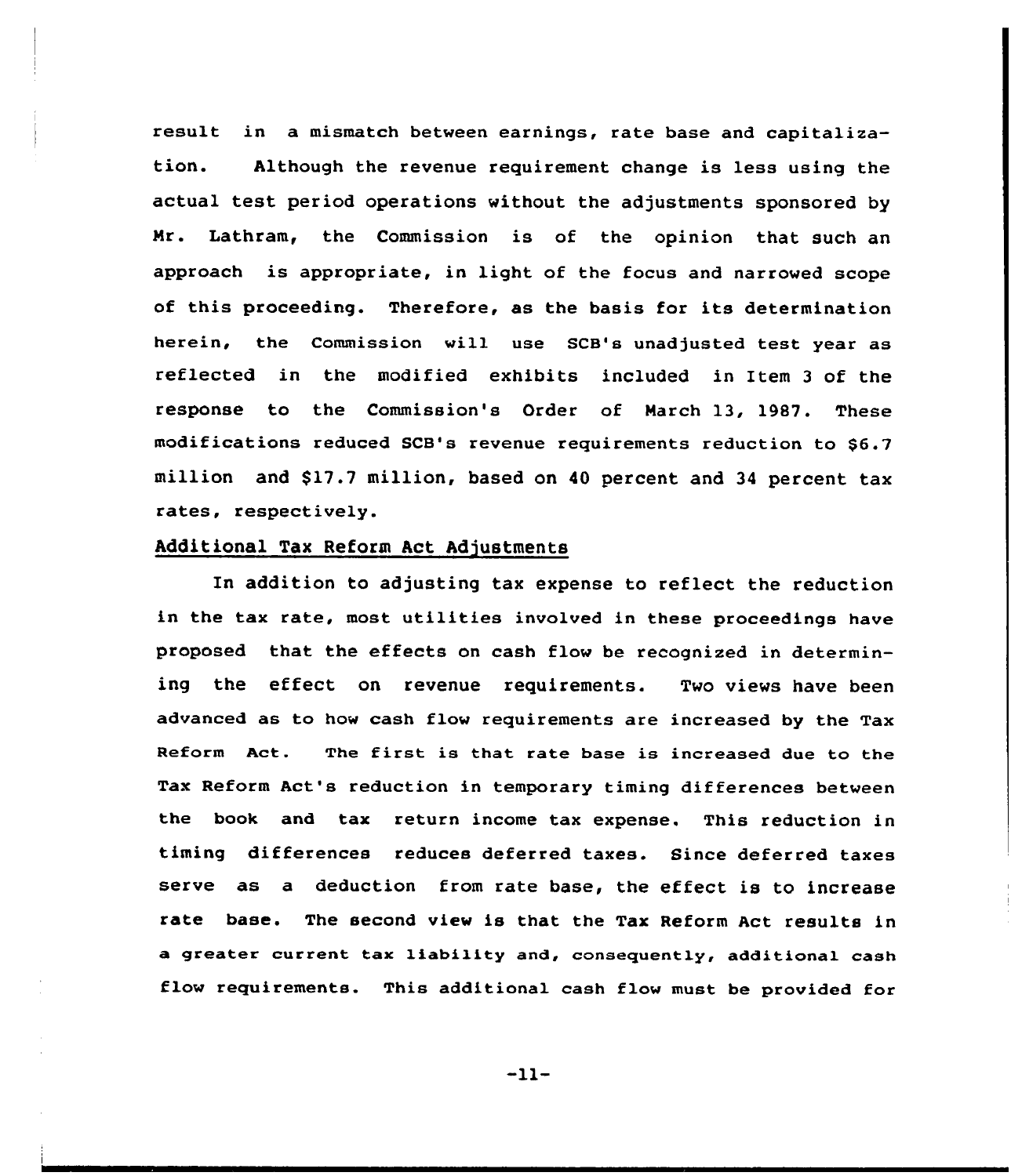in additional capital requirements that increase the overall cost of service.

In its determination, the Commission has not distinguished between these two viewpoints, and has generally allowed adjustments to reflect the level of additional cash flow requirements it considers appropriate without regard to whether the result flows from a reduction in deferred taxes or an increase in capital requirements. The effect an revenue requirements is essentially the same.

<sup>A</sup> number of adjustments were propased by the various utilities as adjustments to rate base and cash flow. In evaluating the appropriateness of these adjustments, the Commission has concluded that adjustments which reflect changes resulting from the application of the Tax Reform Act to test year operations are acceptable. However, those adjustments that reflect the application of the Tax Reform Act to future operations are not. In other words, the Cammission will not allow adjustments for those aspects of the Tax Reform Act which are dependent upon the addition of plant to the system. Such adjustments are beyond the end of the test year and relate to serving additional customers or growth in the system. In the absence of corresponding revenue and capitalization adjustments, the recognition of such post-test year adjustments would create a mismatch between revenue, capitalization, and rate base. The derivation of such revenue and capitalization adjustments are speculative in nature and not generally allowed by this Commission in rate cases. The Commission has, therefore, excluded from the determination of revenue requirements herein all

-12-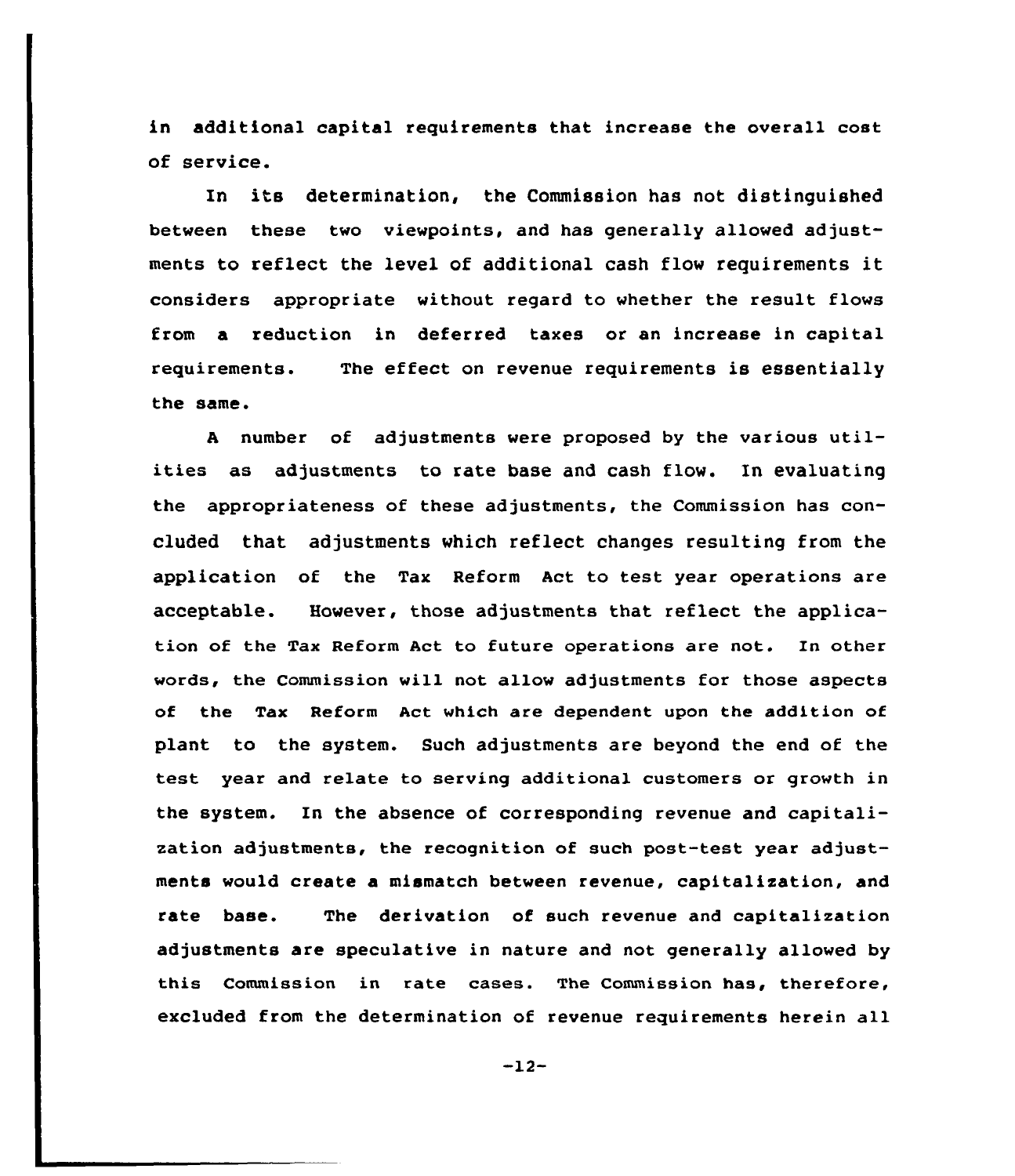adjustments which are affected by the Tax Reform Act on a posttest year basis.

Based upon the various adjustments proposed in one or more of these cases, following is a synopsis of the Commission's findings and determinations:

#### Adjustments Allowed

The decrease in deferred taxes resulting from changes in the tax code relating to unbilled revenue, uncollectible accounts, certain business expenses, superfund taxes, and test-period investment tax credits ("ITC") has been included since it meets the criterion of being based upon the application of the Tax Reform Act to actual test year operations, is unrelated to plant growth, and does not create a mismatch between test-year rate base and pro forma revenues and capitalization.

#### Adjustments Disallowed

l. Depreciation Several utilities proposed to recognize the effect of the Tax Reform Act's new Modified Accelerated Cost Recovery System ("MACRS") on rate base. Generally, RACRS will result in lower depreciation expense per tax return, which results in a greater current tax liability in the future. NACRS did not become effective, however, until January 1, 1987, and is applicable only to property placed in service after that date. This is a past-test year occurrence for all utilities participating in these proceedings. As previously noted, the Commission finds it inappropriate to recognize such post-test period adjustments.

2. ITC Based Upon Future Plant Additions The Commission has disallowed proposed adjustments to recognize the loss of ITC

-13-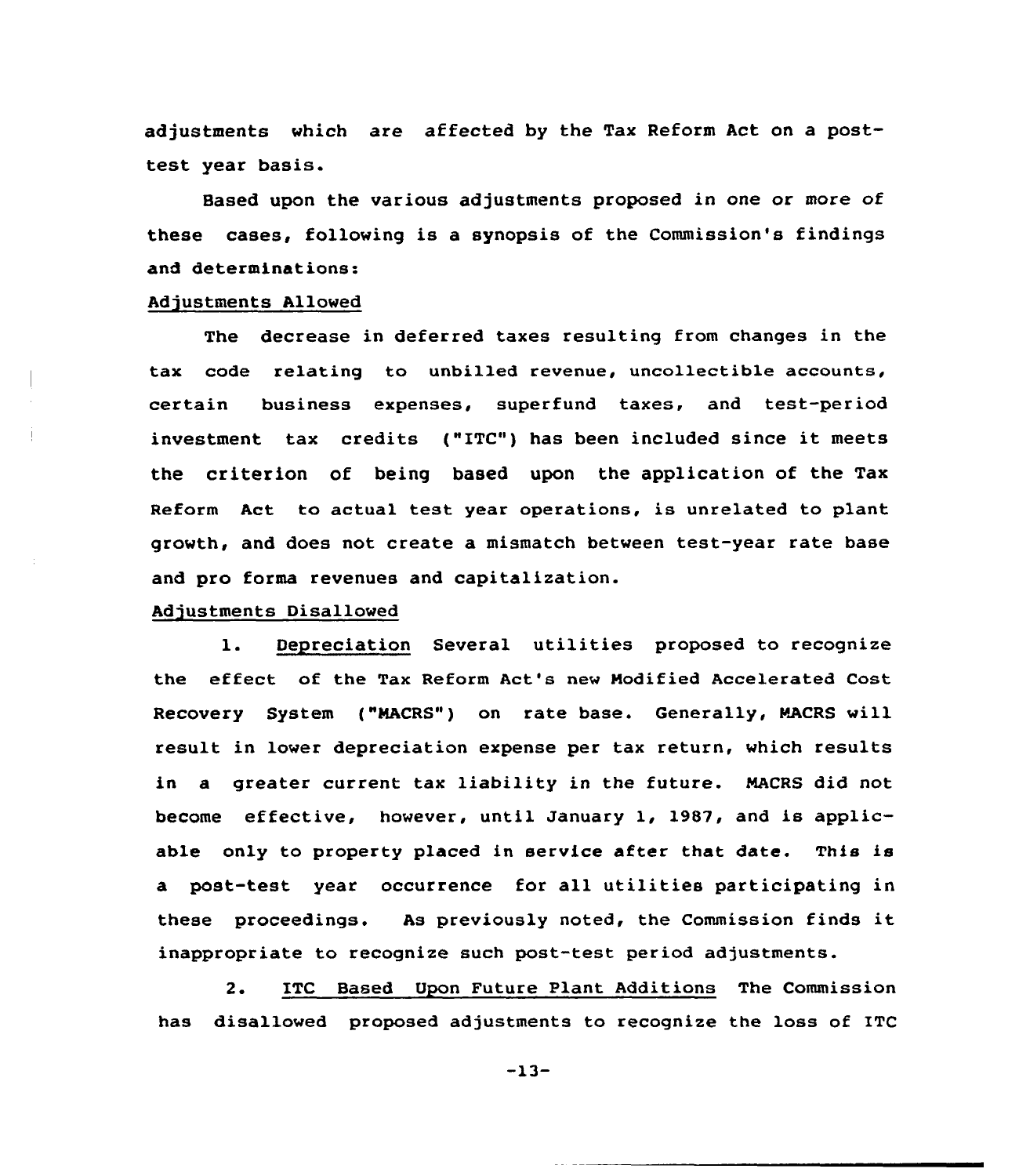on plant placed in service subsequent to the test year since the inclusion of plant and capital associated with said ITCs is not generally allowed by the Commission for rate-making purposes.

3. Contributions in Aid of Construction The Tax Reform Act provision requiring contributions to be included as taxable income on the tax return of the utility is not effective until January 1, 1987, and thus will relate only to post-test period construction. The Commission has, therefore, disallowed adjustments proposing to reflect loss of cash flow resulting from the taxability of contributions.

#### Case Specific Adjustments

SCB and the AG differed on the treatment of the loss of ITC. SCB, on a going forward basis, estimated the impacts, for 1987 and 1988, of ITC lost in 1986 and 1987, and the related reduction in ITC amortization and estimated a revenue requirements increase of \$4,226,000. The AG's position was that ITC changes were prospective in nature and should not be reflected in the calculation of SCB's revenue requirements as part of the Tax Reform Act.

The Commission did not intend that projections and estimates of post-test year activity be reflected in this proceeding. The Commission will allow the reduction for ITC lost in 1986, but will not include estimated ITC lost in 1987. However, the Commission has recognized this lost ITC as a loss of capital rather than as a reduction to ITC amortization. This approach recognizes that SCB will have to replace \$13,053,000 of ITC with additional capital to which the Commission has assigned SCB's overall rate of return of ll.82 percent. Applying SCB'a revenue retention factor of .608897

 $-14-$ 

**Contractor**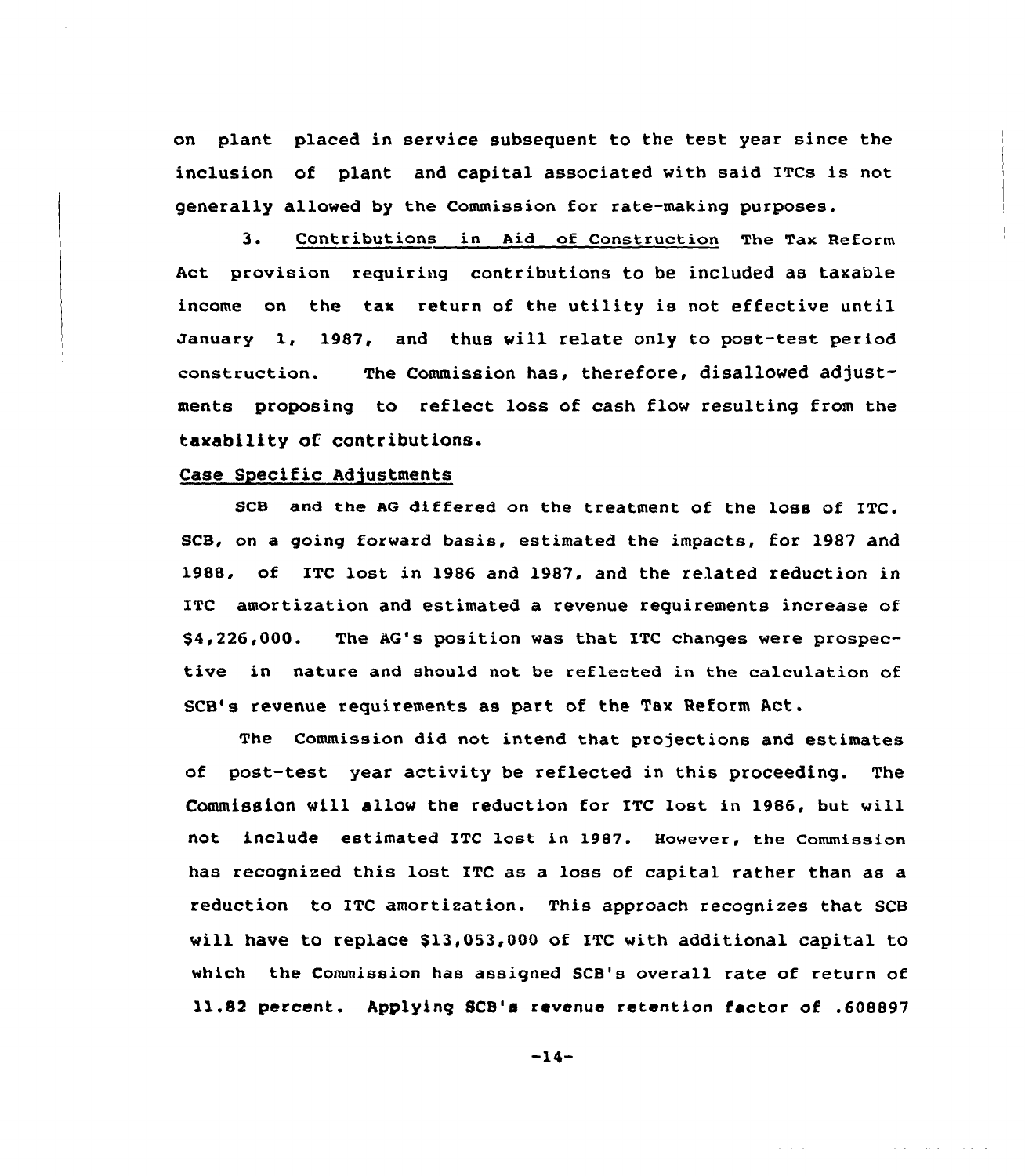results in a revenue requirements calculation of \$2,534,000 for a net decrease of \$1,692,000 from SCB's proposal.

#### Implementation Date

The Tax Reform Act, which reduces the top corporate tax rate to 34 percent, produces an effective tax rate for 1987 of 40 percent. This is the blended or average rate based on the current tax rate of <sup>46</sup> percent, which is in effect for the first <sup>6</sup> months of 1987, and the 34 percent rate which becomes effective July  $1$ , 1987. The current rates of most utilities are based on the <sup>46</sup> percent tax rate which was in effect, at the time the rates were set by the Commission. Therefore, since January 1, 1987, most utilities have charged rates based on a tax rate of <sup>46</sup> percent which is in excess of the 1987 blended rate of 40 percent.

Generally, in order to reflect the effects of the Tax Reform Act during 1987 and beyond, the Commission has two basic options: adjust rates retroactive to January 1, 1987, based on the 1987 blended tax rate of 40 percent and adjust rates January 1, 1988, based on the 34 percent tax rate, or make one adjustment effective July 1, 1987, based on a <sup>34</sup> percent tax rate, to achieve the same overall effect. By this second approach, most companies will have charged rates for the first half of 1987 based on a <sup>46</sup> percent tax rate and for the second half of 1987 based on a 34 percent tax rate. This will result in rates (and tax collections) for 1987 that equate to a blended tax rate of 40 percent.

In response to concerns of some utilities concerning the July 1, 1987, rate change, the Commission cites Section 15 of the Internal Revenue Code of 1986 which prescribes the method of

-15-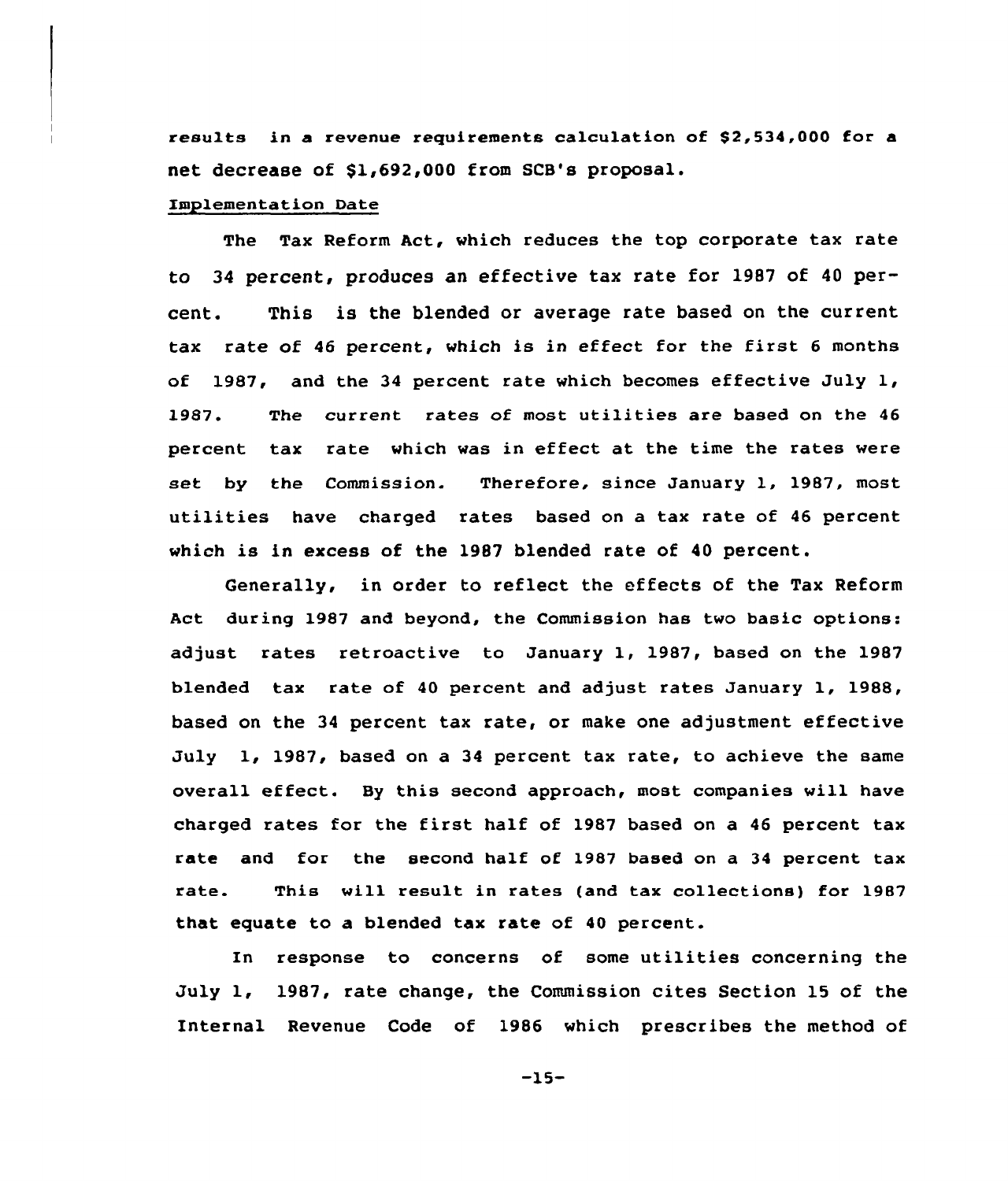computing taxes in 1987 for calendar year taxpayers. That section requires that "tentative taxes" for 1987 be computed by applying both the 46 percent tax rate and the 34 percent tax rate to taxable income for the entire calendar year; and the tax for the calendar year shall then be the sum of each tentative tax in proportion to the number of days in each 6-month period as compared to the number of days in the entire taxable year.

The Commission is of the opinion that a one-time adjustment, based on a 34 percent tax rate, effective July 2, 1987; will meet the transitional requirements of calendar year 1987 and achieve the Commission's goals for this proceeding as set out in its Order of December ll, 1986.

#### Revenue Requirements

Based on the tax rate reduction and the other Tax Reform Actrelated adjustments accepted herein, SCB's annual tax expense for rate-making purposes will decline by \$13,858,000. SCB proposed using a revenue conversion factor of .608897 based on the 34 percent federal tax rate. The Commission finds this factor, which also reflects state income taxes and an allowance for uncollectible accounts, to be an accurate and reasonable means of calculating the change in SCB's revenue requirements. The reduction in revenue requirements is calculated as follows:

| Reduction in Taxes<br>DIVIDE BY:                       | \$13,858,000<br>.60889 |
|--------------------------------------------------------|------------------------|
| Revenue Requirements Reduction<br>Due to Tax Reduction | \$22,759,000           |
| LESS:                                                  |                        |
| Revenue Increase to Maintain<br>Cash Fiow              | 3,343,000              |
| <b>TOTAL REVENUE</b><br>REQUIREMENTS REDUCTION         | \$19,416,000           |

$$
-16-
$$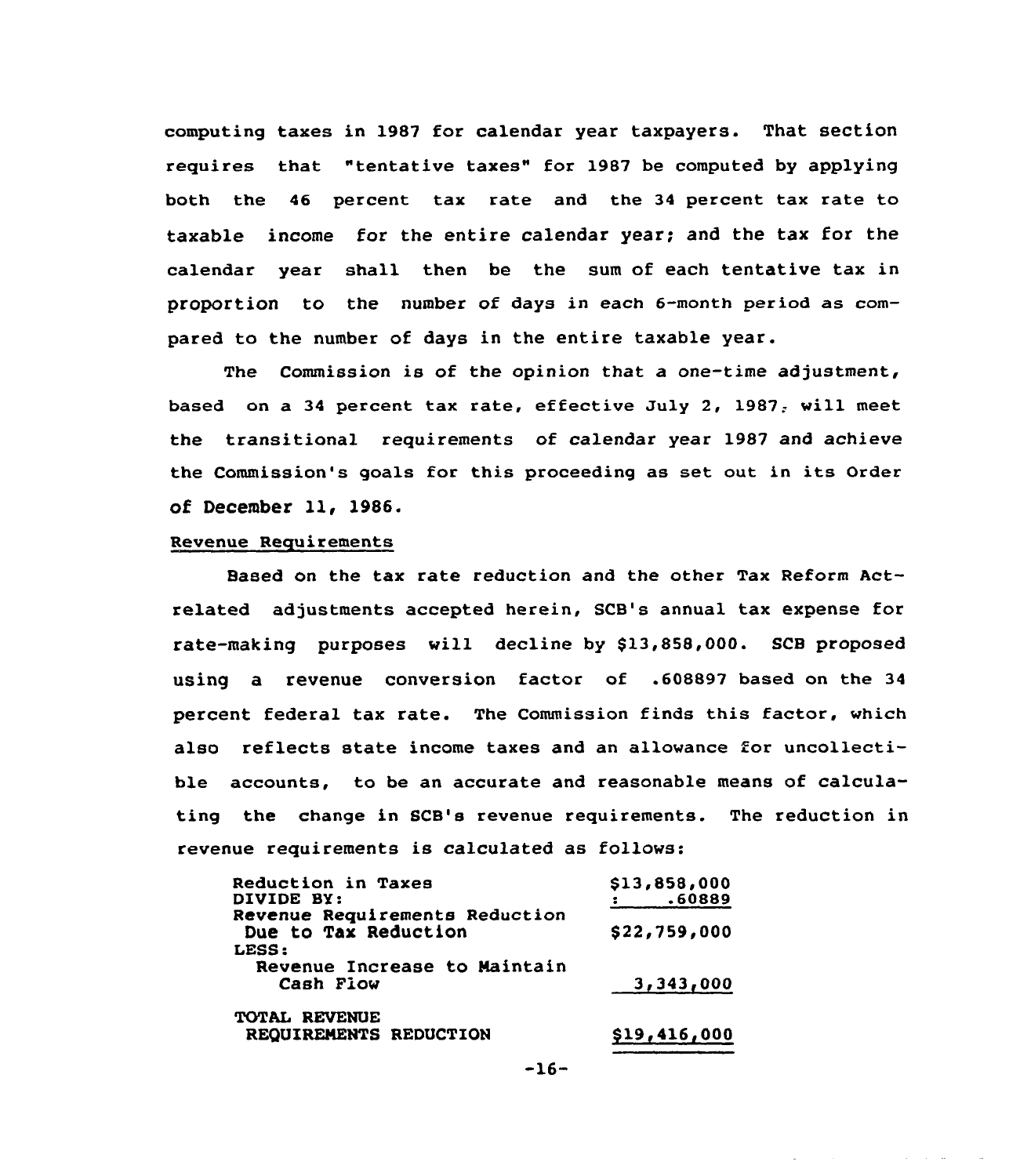Therefore, based on the tax rate reduction to 34 percent and the other Tax Reform Act-related changes which the Commission has accepted herein, SCB's annual revenue requirements decline by \$19 million. The reduction should flow the Tax Reform Act tax savings to SCB's ratepayers while having <sup>a</sup> neutral impact on its earnings. Such a result is consistent with the Commission's objectives as set out in its Order of December ll, 1986.

## Depreciation Represcription

SCB's motions and testimony in this proceeding requested that the Commission consider the effects of depreciation represcription in conjunction with the effects of the Tax Reform Act. Through its Orders of January 26, 1987, and Nay 8, 1987, the Commission found that it was acceptable for SGB to submit additional information or evidence relevant to its request that, the effects of depreciation represcription be considered herein.

Stanley S. Dickson, vice president for SCB in Kentucky, submitted testimony requesting that the Commission consolidate the issue of depreciation represcription with the issue of tax reform benefits. However neither Nr. Dickson, nor any other SCB witness, addressed the technical aspects of depreciation changes.

In the opinion of the Commission, SCB's request that the Commission recognize the revenue requirements effects of depreciation represcription in this proceeding is premature. The case before the Commission which addresses this issue is Case No. 9923,<sup>5</sup> which

<sup>5</sup> Depreciation Rates and the Amortization of the Depreciation Reserve Deficiency of South Central Bell Telephone Company.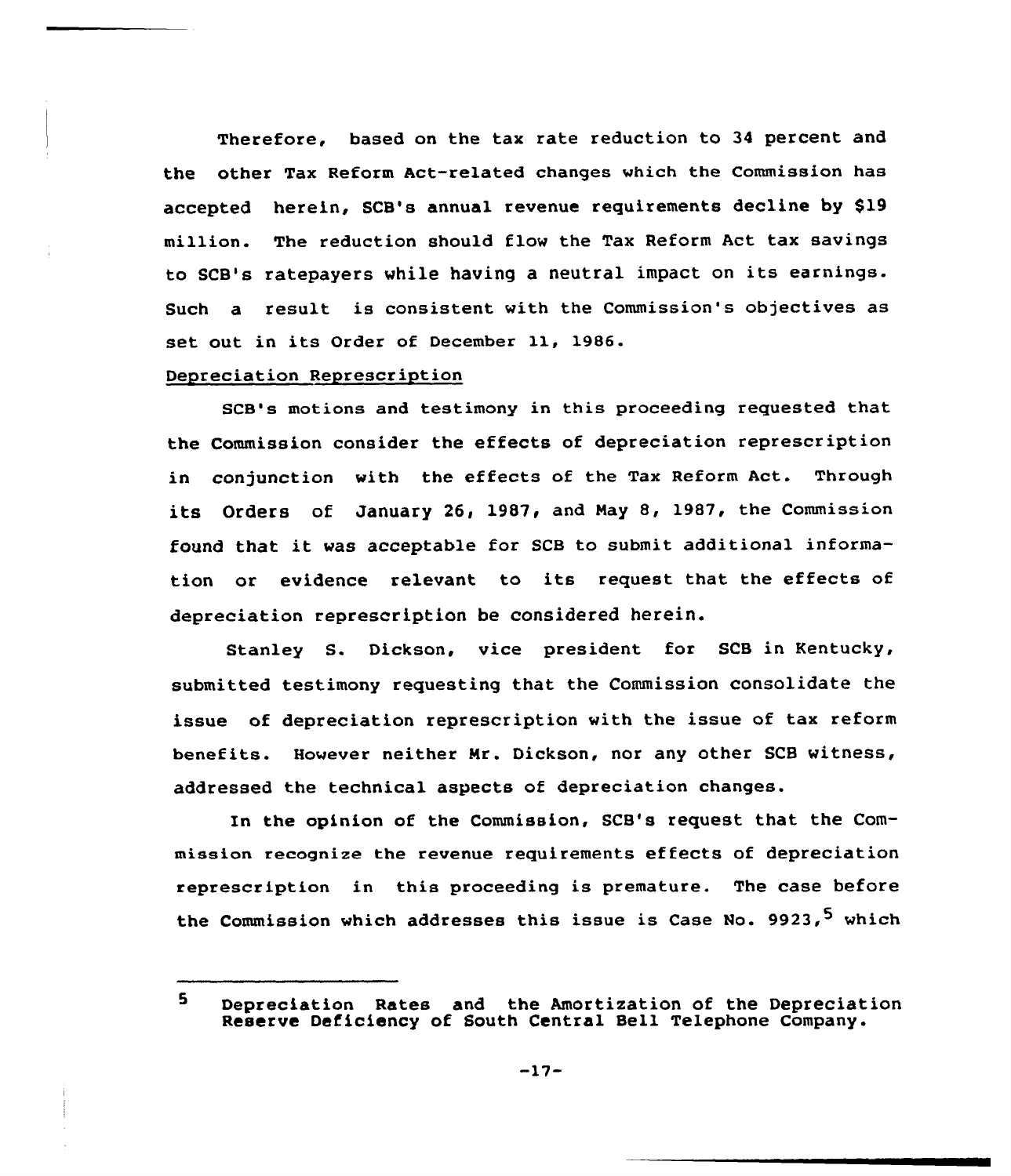was filed on Apxil 27, 1987. The issue of depreciation represcription should be addressed fully prior to the recognition of any changes in SCB's revenue requirements. Due to the immediacy of this proceeding the Commission finds that the issue of depreciation represcription and its effects on SCB' revenue requirements should not be addressed in conjunction with the Tax Reform Act.

## Contributions in Aid of Construction and Customer Advances

The Tax Reform Act requires that any contributions received in aid of construction, or any other contribution by a customer or potential customer, to provide, or encourage the provision of services to or for the benefit of the transferor be included as taxable income.<sup>6</sup> On December 12, 1986, Kentucky-American Water Company ("Kentucky-American") submitted a letter to the Commission wherein it proposed the following options for treatment of contributions and customer advances for construction:

> "No Refund" Option: Under this alternative the  $a \cdot$ contxibutor would not be entitled to any potential refunds. The total amount contributed would be recorded as ordinary income for tax purposes and the associated tax would be recoxded as a payable. Kentucky-American would supply the capital necessary for completion of the construction (construction cost — net contributions).

<sup>6</sup> Explanation of Tax Reform Act of 1986. Commerce Clearin Expranation of lax Reform ACC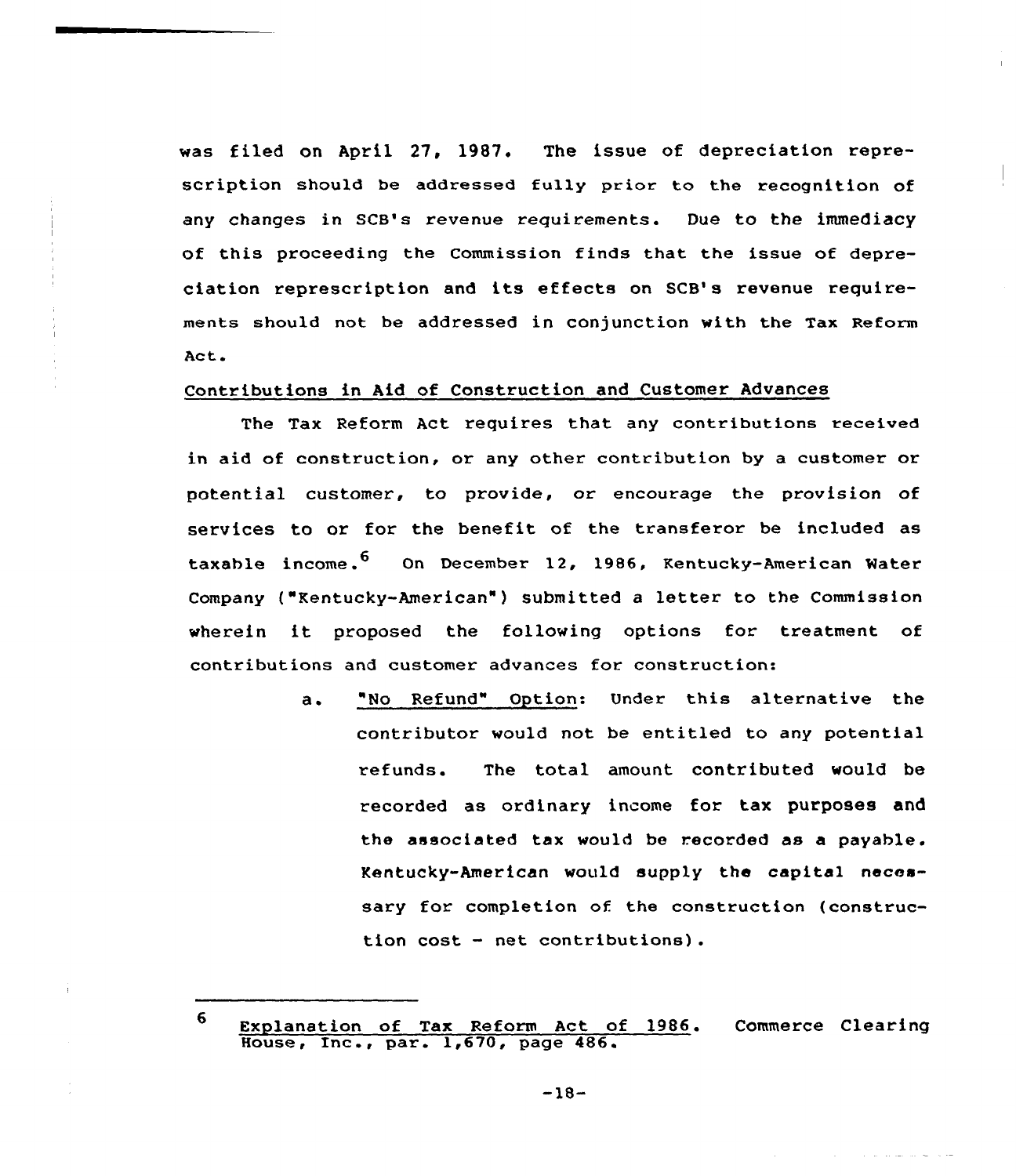b. "Refund" Option: Under this alternative the contributor would be entitled to the potential refund. The contribution would be increased to include federal income taxes and the total amount received would be recorded as ordinary income for tax purposes. The contributor would then be entitled to the potential refund of the entire contribution within the statutory time limit of 10 years.

Further, Kentucky-American proposed that for contributions in aid of construction the no refund option be used for rate-making purposes

After careful consideration of the information presented by Kentucky-American, the Commission is of the opinion that the refund option as proposed by Kentucky-American appears to be the most equitable method of passing an the taxes re1ated to contributions to both the utility and its general body of ratepayers, in that it vill require the customers receiving the service to pay for the total cost of providing that service with the potential for future refunding. Further, the utility and its general body of ratepayers would be only obligated to contribute capital in the future as customers are added to the system and the benefits from those additions are received. Therefore, the Commission has chosen the refund option for use by Kentucky-American and for general applicability to all utilities.

The Commission recognizes that this policy is being established based solely on the evidence presented by Kentucky-American and is of the opinion that this matter should be investigated

 $-19-$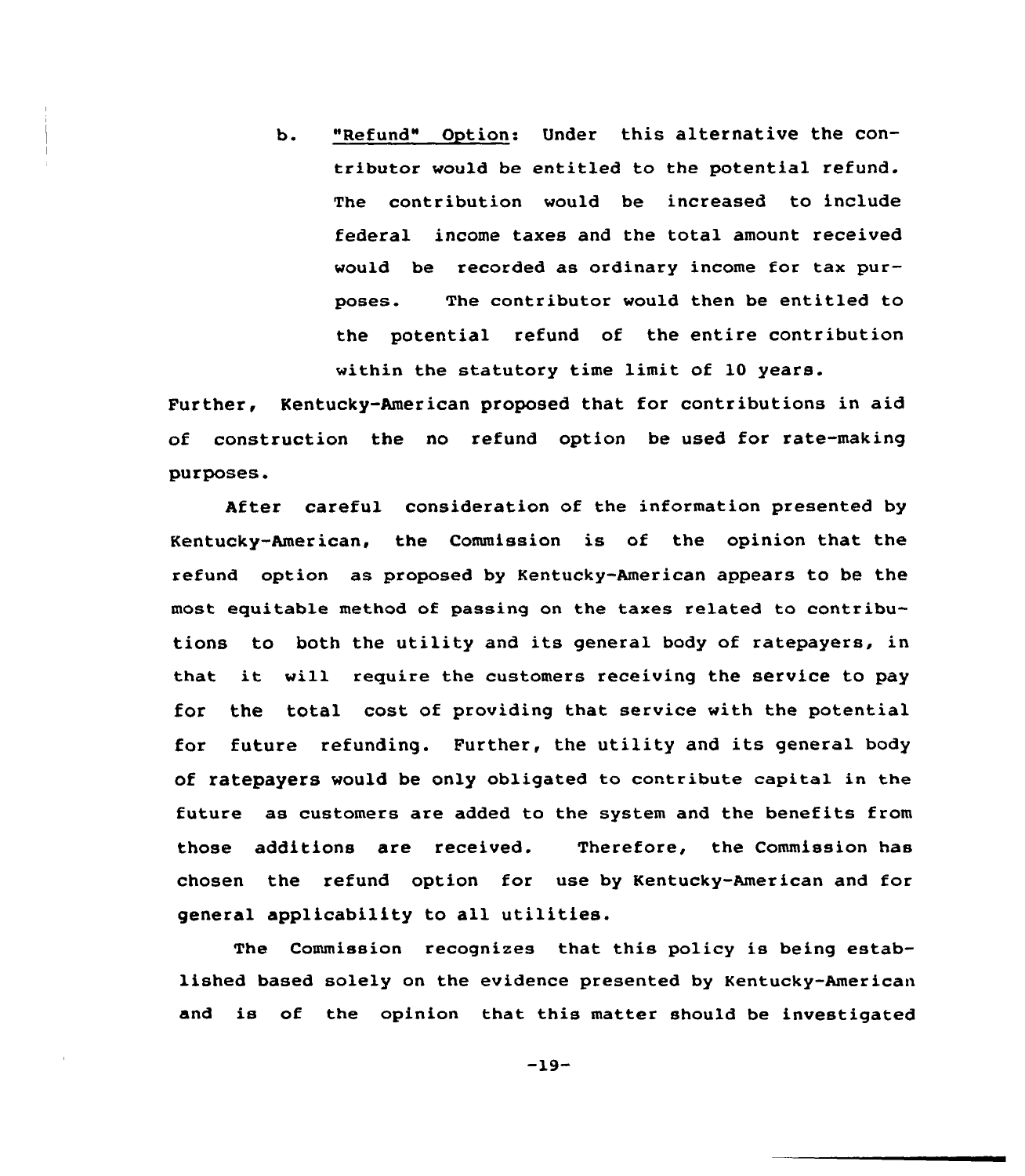further in a separate proceeding. Therefore, the policy is being implemented on a temporary basis subject to the outcome of a foraal investigation wherein all parties will be given the opportunity to submit evidence on this issue.

The treatment of contributions established herein will result in no revenue requirement impact on the utilities in these proceedings and, thus, no adjustment has been recognised.

#### Rate Design

The telephone utilities vere asked to file proposals for <sup>a</sup> rate design which would spread the change in revenue requirement to the local service rates. All of the telephone utilities complied. The majority of the companies spread the revenue change on an equitable basis based on a ratio of revenue source to revenue change.

Leslie County Telephone Company, Inc., ("Leslie County") and Cincinnati Bell Telephone Company ("Cincinnati Bell" ) proposed <sup>a</sup> flat rate to be applied per access line. Within the course of Leslie County's hearing, staff suggested that the methodology used by comparable companies might be more equitable. Leslie County agreed and indicated no objection to staff applying that methodology to its revenue adjustment.

Cincinnati Bell has proposed a tariffed tax credit of 35 cents per month applicable to all exchange access lines and allows an offset for the depreciation reserve deficiency. This proposal is contingent upon approval of the identical Ohio tariff.

SCB's first proposal to offset any decrease in revenue requirement as indicated by this tax case eliminated certain non-

 $-20-$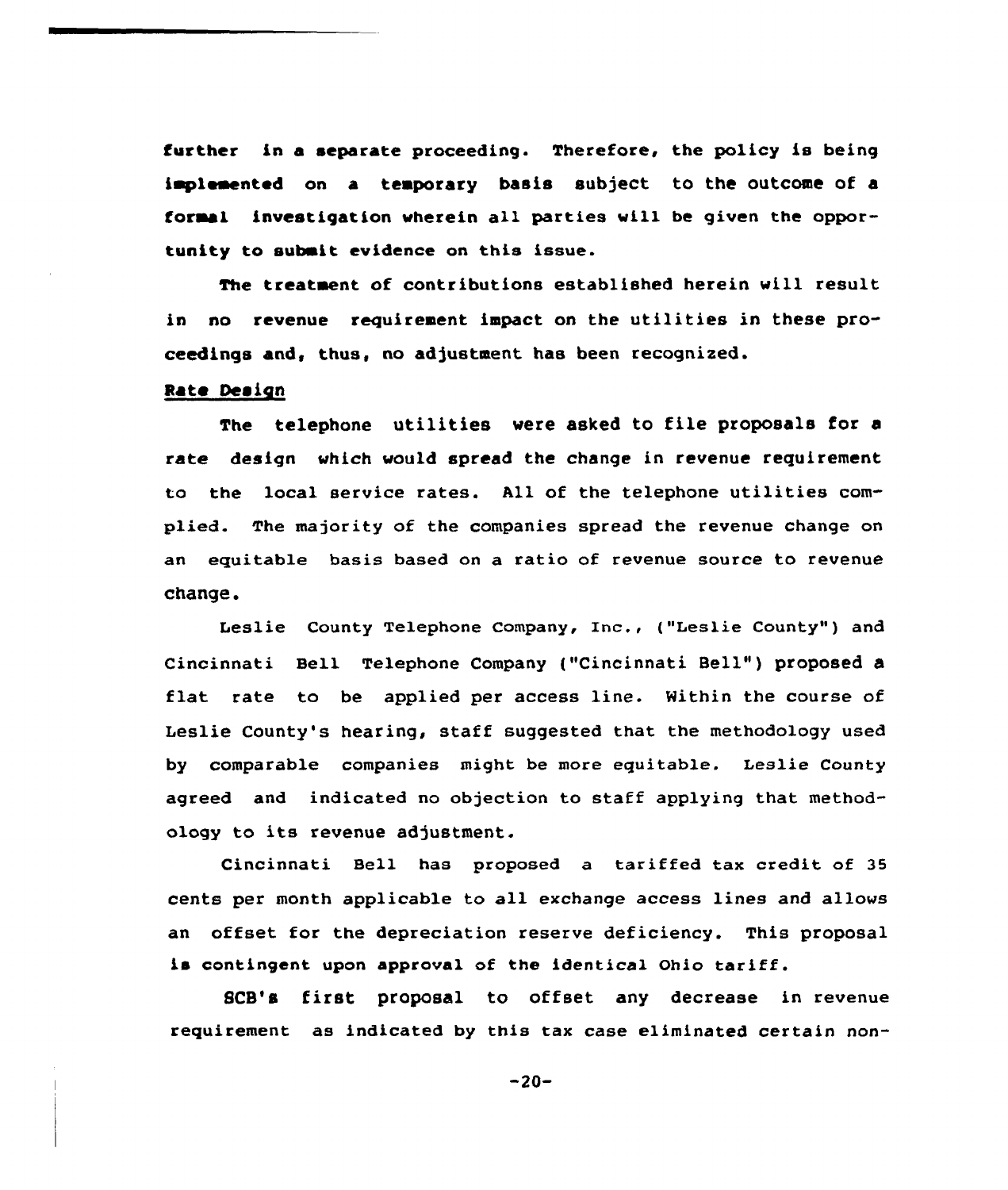recurring and recurring charges for Trouble Determination Service and reduced WATS revenues. <sup>A</sup> second proposal consisted of reductions in rates for MTS, WATS and ULAS. SCB subsequently, upon request by staff, submitted a proposal spreading the change in revenue over local service categories only.

The Commission finds that all telephone utilities should be treated in a consistent manner and should be required to spread any change in revenue requirement over all local service categories. This is the method proposed by the majority of companies involved in these proceedings. The single exception to this shall be Cincinnati Bell. Due to the ongoing issue of rate uniformity the Commission finds that Cincinnati Bell should be allowed to make a like adjustment for Kentucky ratepayers as is allowed by the Ohio Public Utilities Commission for the Ohio ratepayers.

As an intervenor in this case, AT&T proposed that a portion of any rate reduction resulting from the Federal Tax Reform Act should be applied to reducing access charges. AT&T indicated that it was committed to passing through any such reduction to its customers in the form of reduced toll rates. The Commission has under consideration several issues regarding access charges and defers any decision on such issues to Case No. 8838. It finds that, for the purpose of this case, any change in rates resulting specifically from the Tax Reform Act should be equitably applied to local exchange services.

#### Statutory Notice

The Commission has determined, as provided in KRS 278.180, that a notice period of less than 30 days is reasonable. The

-21-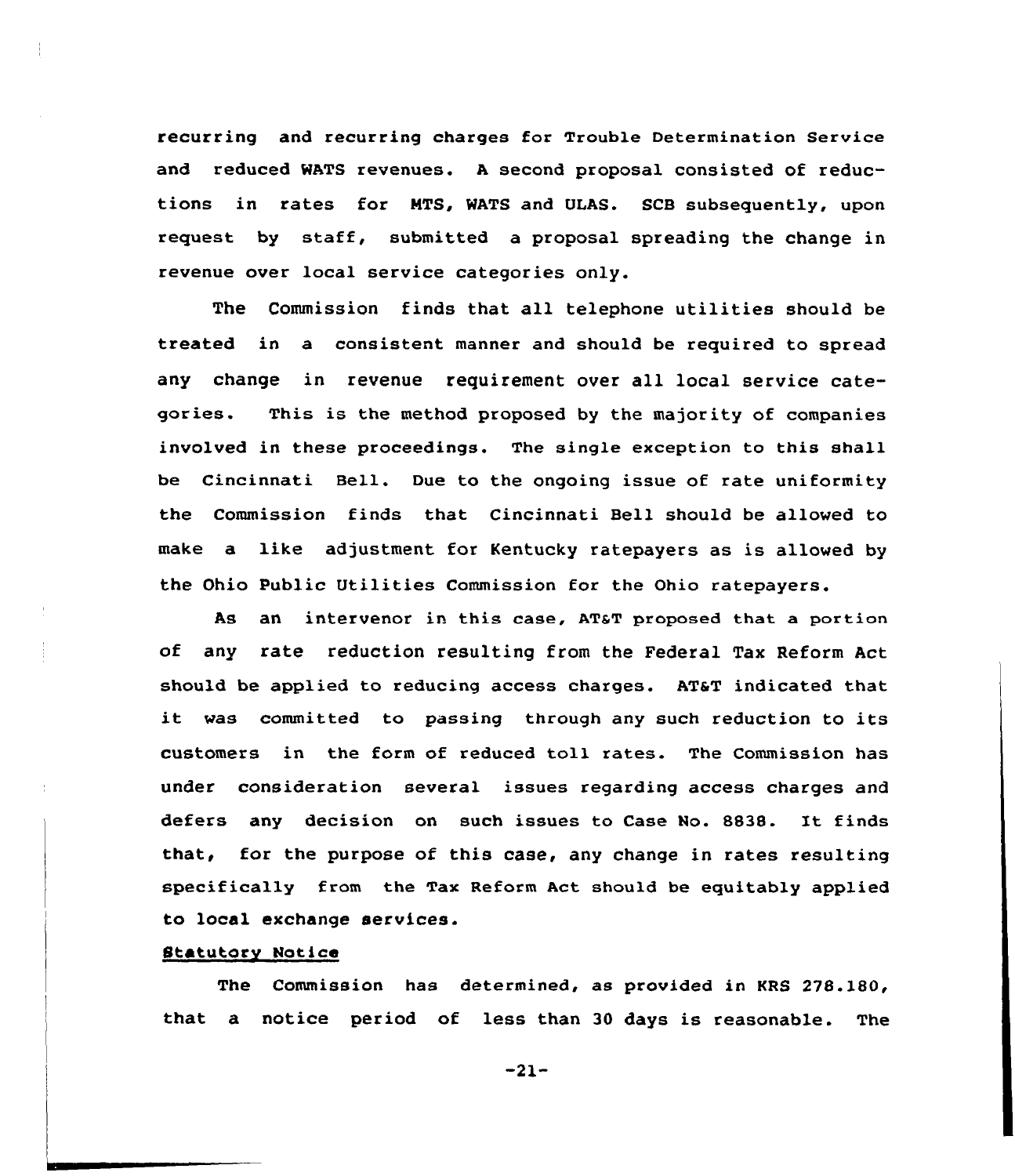shorter notice period was required because the Tax Reform Act was passed by Congress in October 1986, with an effective date of January 1, 1987, which provided a relatively short time for the Commission to conduct investigatory proceedings and issue orders implementing rates effective July 2, 1987, to reflect the <sup>40</sup> percent tax rate in utility rates for l987 under the procedure established herein.

#### **SUMMARY**

The Commission, after consideration of the evidence of record and being advised, is of the opinion and finds that:

1. The Tax Reform Act results in <sup>a</sup> substantial cost savings to SCB and said cost savings should be flowed through to ratepayers in an equitable manner.

2. The unique characteristics and primary considerations of this proceeding that require narrowing its scope are: {1) the cost change generated by the Tax Reform Act was clearly beyond the control of the utility; {2) the cost change generated by the Tax Reform Act affected all major privately owned utilities in a similar manner; {3) the cost change generated by the Tax Reform Act had a major impact on the cost of service of utilities; and, (4) the cost change generated by the Tax Reform Act became effective at a specified date which required expeditious action on the part of the Commission.

3. The implementation procedure detailed herein is an equitable method for determining the adjustment in revenues required to reflect the 40 percent Federal Income Tax Rate in the rates of utilities for the calendar year 1987.

 $-22-$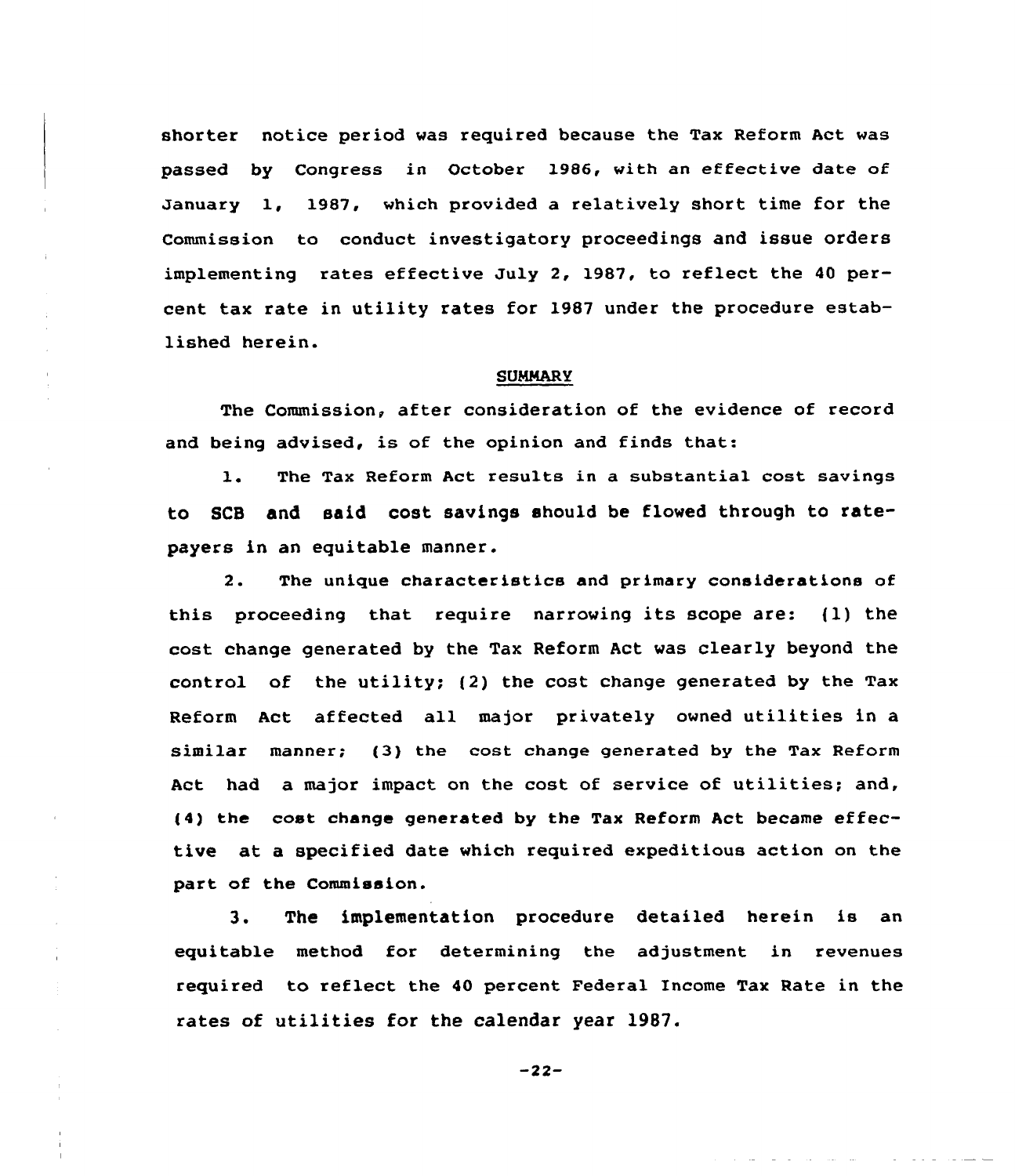4. The existing rates of SCB are unreasonable inasmuch as they reflect a federal income tax provision that is no longer in effect.

5. The adjustment to rates prescribed herein has no affect on the earnings of SCB after recognition of the cost savings resulting from the Tax Reform Act, and consequently said rate adjustment is fair, just, and reasonable.

IT IS THEREFORE ORDERED that:

1. The rates in Appendix <sup>A</sup> are the approved rates for service rendered on and after July 2, 1987.

2. Revised tariffs reflecting the rates set out in Appendix <sup>A</sup> shall be filed within 30 days from the date of this Order.

3. Revised tariffs reflecting the Commission's policy on the treatment of taxes associated with contributions in aid of construction shall be filed within 30 days from the date of this Order.

Done at Frankfort, Kentucky, this lith day of June, 1987.

PUBLIC SERVICE COMMISSION

Ji Chairman

ATTEST:

Executive Director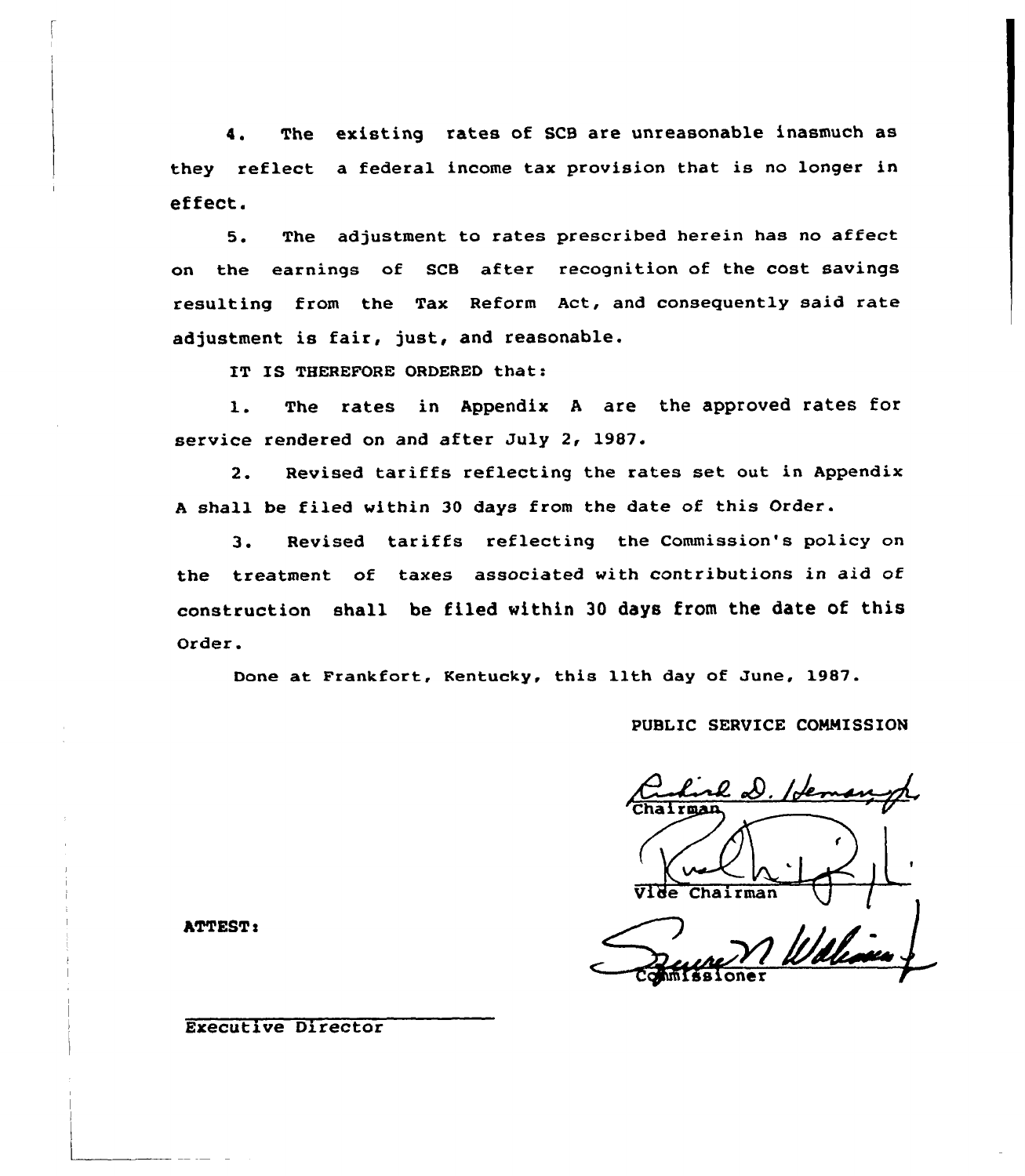#### APPENDIX A

APPENDIX TO AN ORDER OF THE KENTUCKY PUBLIC SERVICE COMMISSION IN CASE NO. 9803 DATED June 11, 1987.

The following rates and charges are prescribed for the customers in the area served by South Central Bell Telephone Company. All other rates and charges not specifically mentioned herein shall remain the same as those in effect under authority of this Commission prior to the effective date of this Order.

## A3. BASIC LOCAL EXCHANGE SERVICE

#### A3.2 STATEWIDE RATE SCHEDULES

A3.2.1 FLAT RATE SCHEDULE

A. The following schedule of monthly rates is applicable to flat rate main station line service:

|                         | <b>Total Main</b><br>Station Lines and |                          |         |         | Residence | <b>Business</b> |         |
|-------------------------|----------------------------------------|--------------------------|---------|---------|-----------|-----------------|---------|
| Group                   | PBX Trunks                             |                          |         | Ind.    | $2-Pty$   | Ind.            | $2-Pty$ |
| $\mathbf{1}$            | $\bf{0}$                               | $\overline{\phantom{0}}$ | 13800   | \$11.41 | \$8.56    | \$28.70         | \$21.52 |
| $\overline{2}$          | 13801                                  |                          | 25100   | 12.28   | 9.21      | 31.62           | 23.77   |
| $\overline{\mathbf{3}}$ | 25101                                  |                          | 45500   | 12.96   | 9.72      | 34.07           | 25.54   |
| $\blacktriangleleft$    | 45501                                  |                          | 200800  | 13.63   | 10.24     | 36.58           | 27.43   |
| 5                       | 200801                                 |                          | 1191800 | 16.90   | 12.67     | 48.78           | 36.58   |

the second companies of the companies of the companies of the second companies of the companies of the companies of the companies of the companies of the companies of the companies of the companies of the companies of the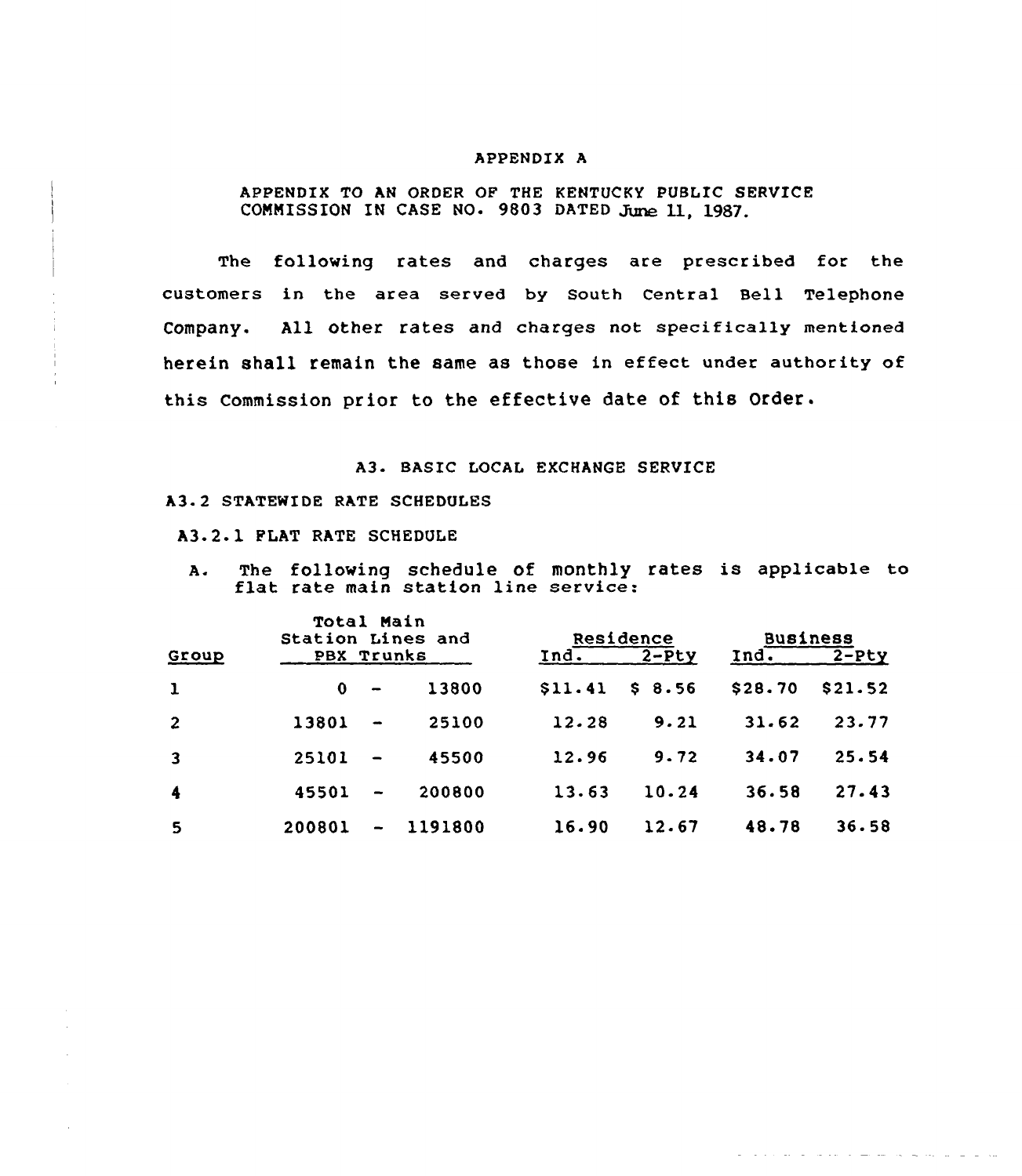## A3.2.3 MEASURED RATE SCHEDOLE

A. The following schedule of monthly rates is applicable to measured rate main station line service:

| Group                   | Total Main<br>Station Lines and<br>PBX Trunks |                          |         | Residence<br>Individual<br>Line<br>Low-Use | Residence<br>Individual<br>Line<br>Standard | <b>Business</b><br>Individual<br>Line |
|-------------------------|-----------------------------------------------|--------------------------|---------|--------------------------------------------|---------------------------------------------|---------------------------------------|
| $\mathbf{1}$            | $\mathbf 0$                                   | $\overline{\phantom{a}}$ | 13800   | 5.70<br>s                                  | \$8.56                                      | \$21.52                               |
| $\overline{\mathbf{2}}$ | 13801                                         |                          | 25100   | 6.13                                       | 9.21                                        | 23.77                                 |
| $\overline{\mathbf{3}}$ | 25101                                         |                          | 45500   | 6.48                                       | 9.72                                        | 25.54                                 |
| $\blacktriangleleft$    | 45501                                         |                          | 200800  | 6.81                                       | 10.24                                       | 27.43                                 |
| $\mathbf{s}$            | 200801                                        | $\bullet$                | 1191800 | 8.45                                       | 12.67                                       | 36.58                                 |

# A.3.7.2 NEASQRED RATE SERVICE

|            | Business Ind. |
|------------|---------------|
|            | Line Monthly  |
|            | Charge        |
| Exchange   | Each Line     |
| Louisville | \$31.70       |

# A3- 10 LOCAL EXCEPTION

|                  | Residence    |
|------------------|--------------|
|                  | Four-Party   |
| Exchange         | Monthly Rate |
| McCarr           | \$7.42       |
| South Williamson | 7.42         |
| Warfield         | 7.42         |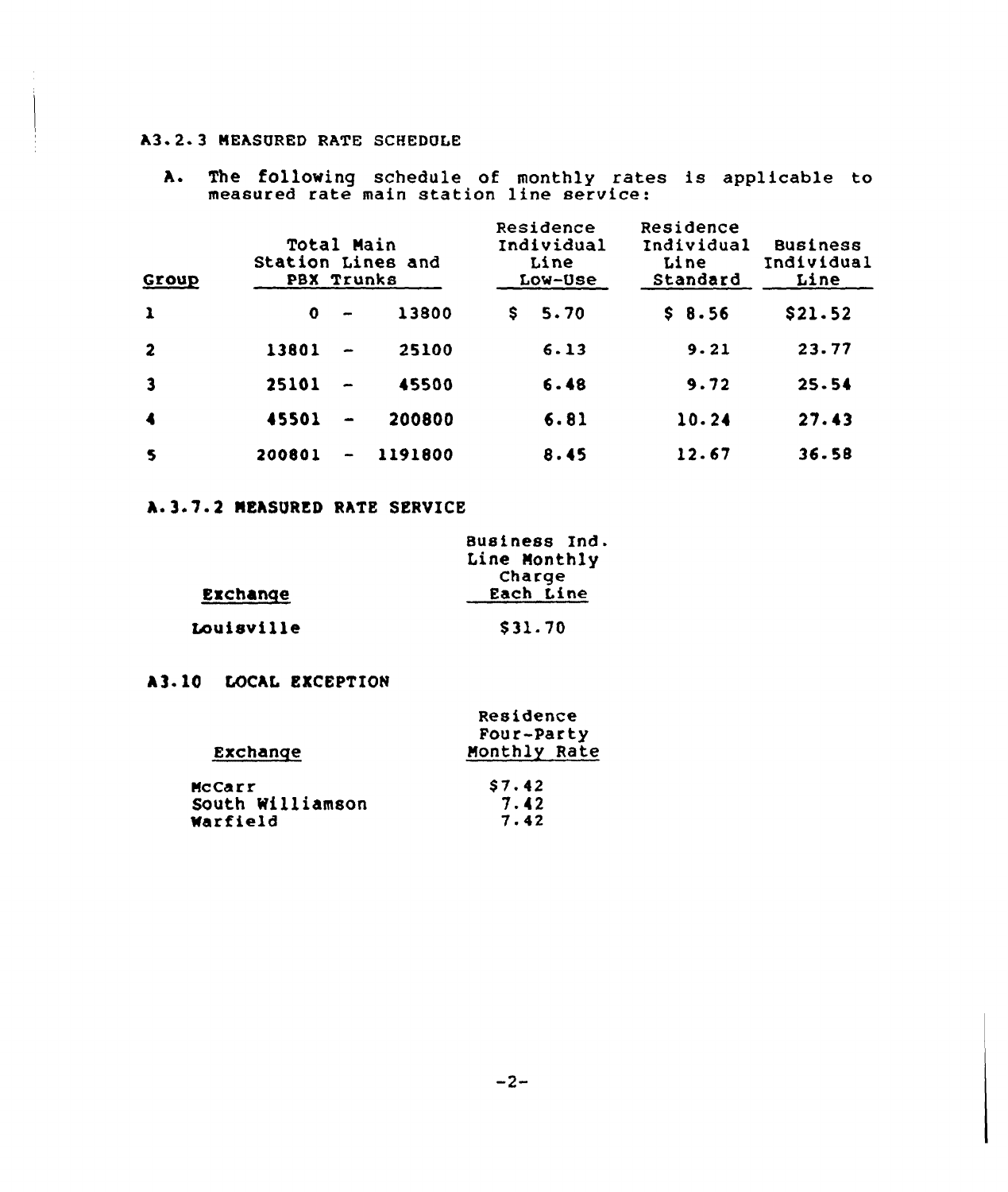A3-12 NETWORK ACCESS REGISTER USAGE PACKAGE

A3.12.3 RATES

- A. Per Flat Rate NAR Usage Package, Each
	- 1. Charges

|              | Monthly<br>Rate |
|--------------|-----------------|
| Inward only  | \$26.20         |
| Outward only | 26.20           |
| Both Way     | 26.20           |
|              |                 |

## A3. 20. 4 HOTEL PBX SERVICE

A. Business Message Rate Service (Furnished with dial or manual systems for guest and management use)

#### Monthly Rate

1. Trunks

|  | (1) First trunk with an allowance |  |
|--|-----------------------------------|--|
|  | of 50 outward local messages      |  |

- (a) Exchanges in Louisville Local Calling Area \$ 31.70
- (b) All other exchanges 21.21
- 2. Additional trunk without message allowance
	- (a) Exchanges in Louisville Local Calling Area  $27.19$
	- (b) All other exchanges 16 <sup>~</sup> 70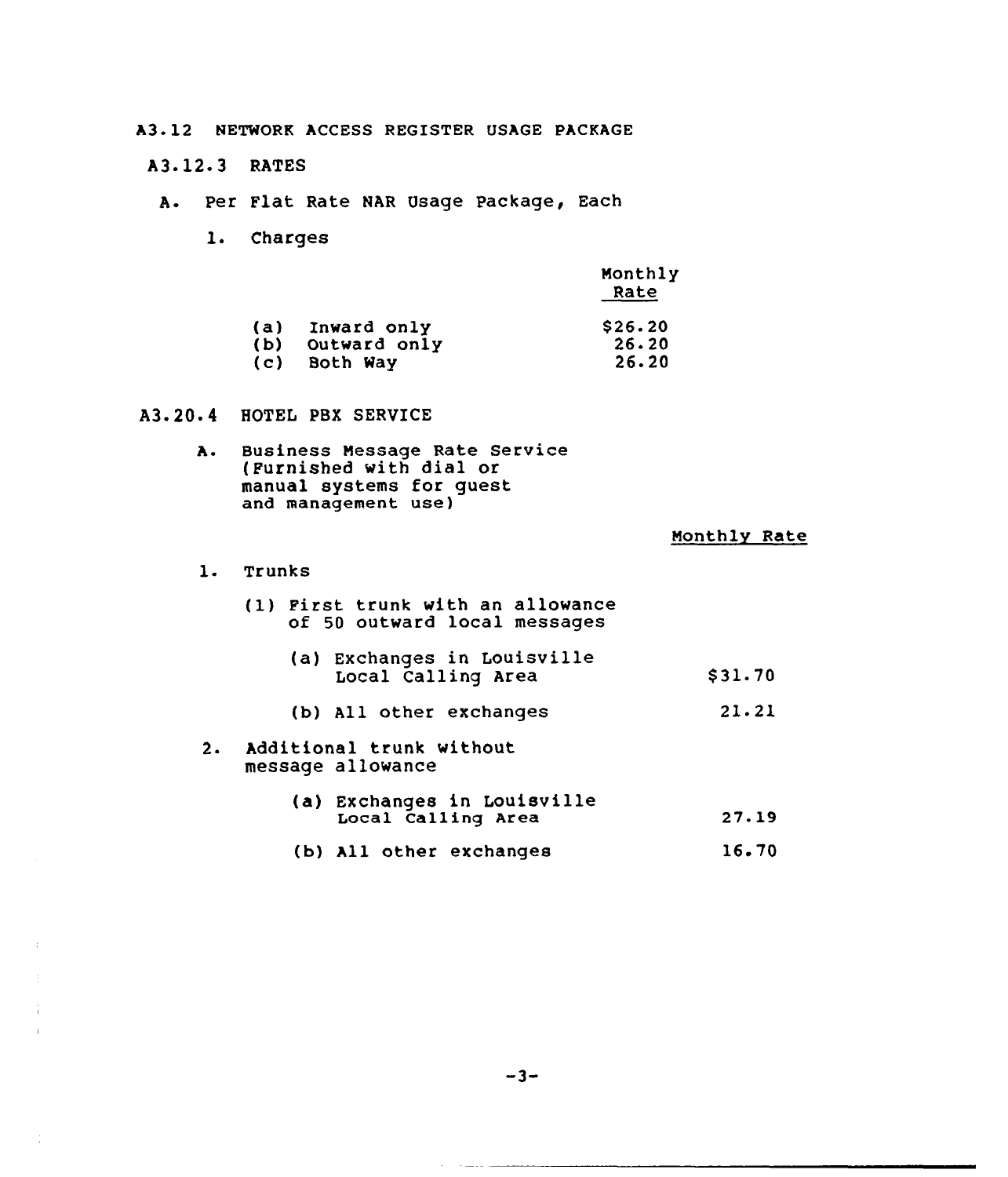A17.4 RATES

## A17.4.3 SERVICE CHARGES

#### A. Measured Rate Mobile Service

(1) Local Service

| Mo. Rate for<br>Svc. Incl. 1 hr<br>of Use of the<br>Radio Line on a<br>Dial Basis |
|-----------------------------------------------------------------------------------|
| \$32.96                                                                           |
| 32.96                                                                             |
| 43.45                                                                             |
| 32.96                                                                             |
| 32.96                                                                             |
| 32.96                                                                             |
| 32.96                                                                             |
| 32.96                                                                             |
|                                                                                   |

A18. LONG DISTANCE MESSAGE TELECOMMUNICATIONS SERVICE

#### A25.2 VOLUME USAGE MEASURED RATE SERVICE

A25. 2. <sup>2</sup> STATEWIDE RATES

 $\mathcal{A}^{\mathcal{A}}$ 

 $\mathcal{L}^{\text{max}}_{\text{max}}$ 

| Monthly Rate |
|--------------|
|--------------|

| (a) Each Line |                    | \$50.34 |
|---------------|--------------------|---------|
|               | (b) Each PBX Trunk | 50.34   |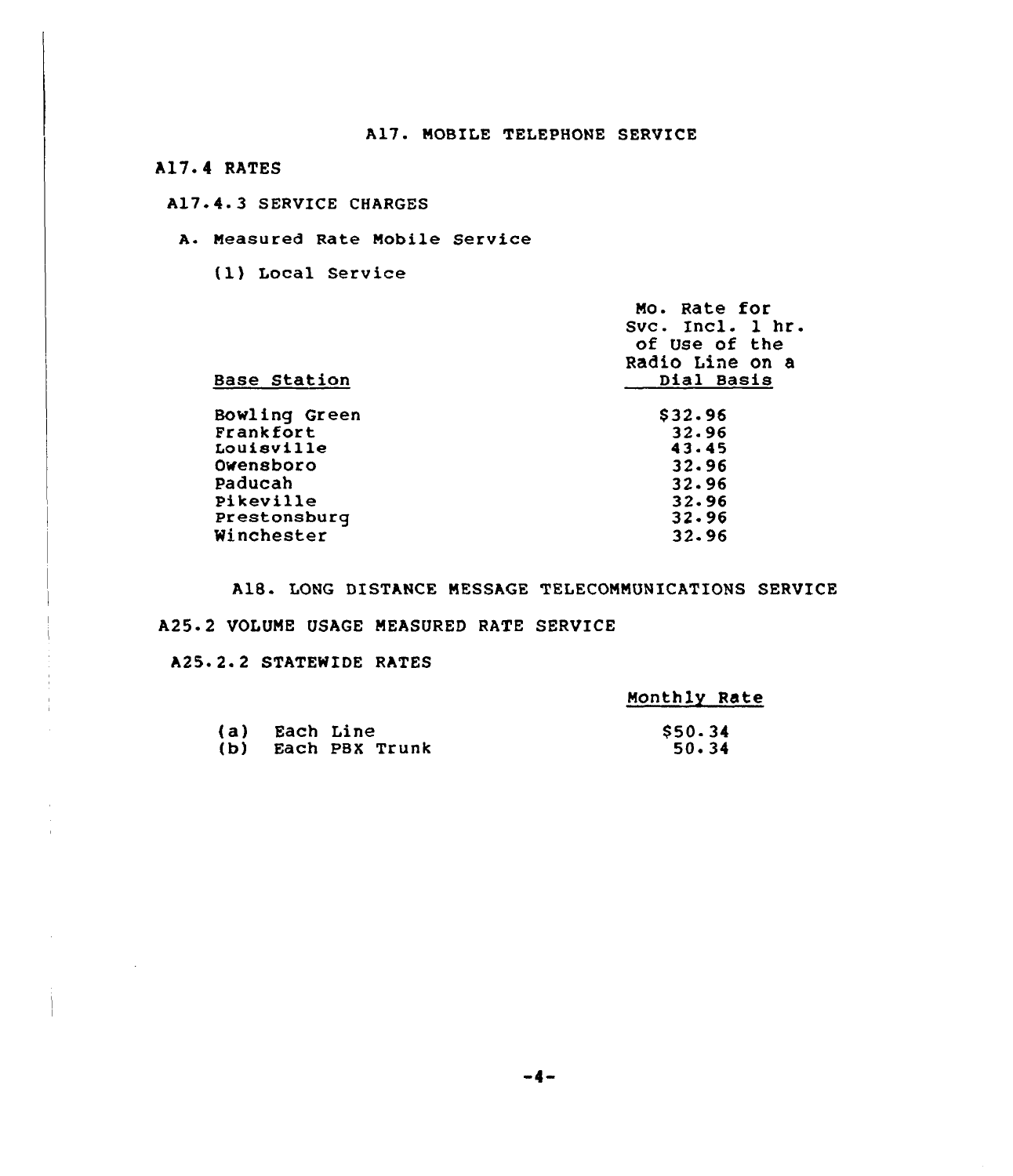## A103. OBSOLETE SERVICE OFFERINGS BASIC LOCAL EXCHANGE SERVICE

# A103 8 JOINT USER SERVICE

 $\mathcal{A}=\mathcal{A}$  , where  $\mathcal{A}=\mathcal{A}=\mathcal{A}=\mathcal{A}$  ,  $\mathcal{A}=\mathcal{A}=\mathcal{A}$  ,  $\mathcal{A}=\mathcal{A}$ 

## A-103.8.2 RATES

 $\mathbf{L}^{(1)}$  and  $\mathbf{L}^{(2)}$ 

A. Business Individual Line

Monthly Rate

| 1.        |       | Flat Rate                                     |         |
|-----------|-------|-----------------------------------------------|---------|
|           | (a)   | Exchanges in Louisville<br>Local Calling Area | \$12.19 |
|           |       | (b) All Other Exchanges                       | 8.16    |
| 2.        |       | Measured Rate                                 |         |
|           | (a) — | Exchanges in Louisville<br>Local Calling Area | 9.14    |
|           |       | (b) All Other Exchanges                       | 6.12    |
| 3.        |       | Message Rate                                  |         |
|           |       | (a) Louisville Exchange                       | 7.92    |
| 4.        |       | Semipublic                                    |         |
|           | (a)   | Exchanges in Louisville<br>Local Calling Area | 9.14    |
|           |       | (b) All Other Exchanges                       | 6.12    |
| <b>B.</b> |       | PBX Service                                   |         |
| 1.        |       | Commercial Flat Rate                          |         |
|           | (a)   | Exchanges in Louisville<br>Local Calling Area | 12.19   |
|           | (b)   | All Other Exchanges                           | 8.16    |
| 2.        |       | Measured Rate                                 |         |
|           | (a)   | Exchanges in Louisville<br>Local Calling Area | 9.14    |
|           | (b)   | All other Exchange                            | 6.12    |

C. Hotel PBX Service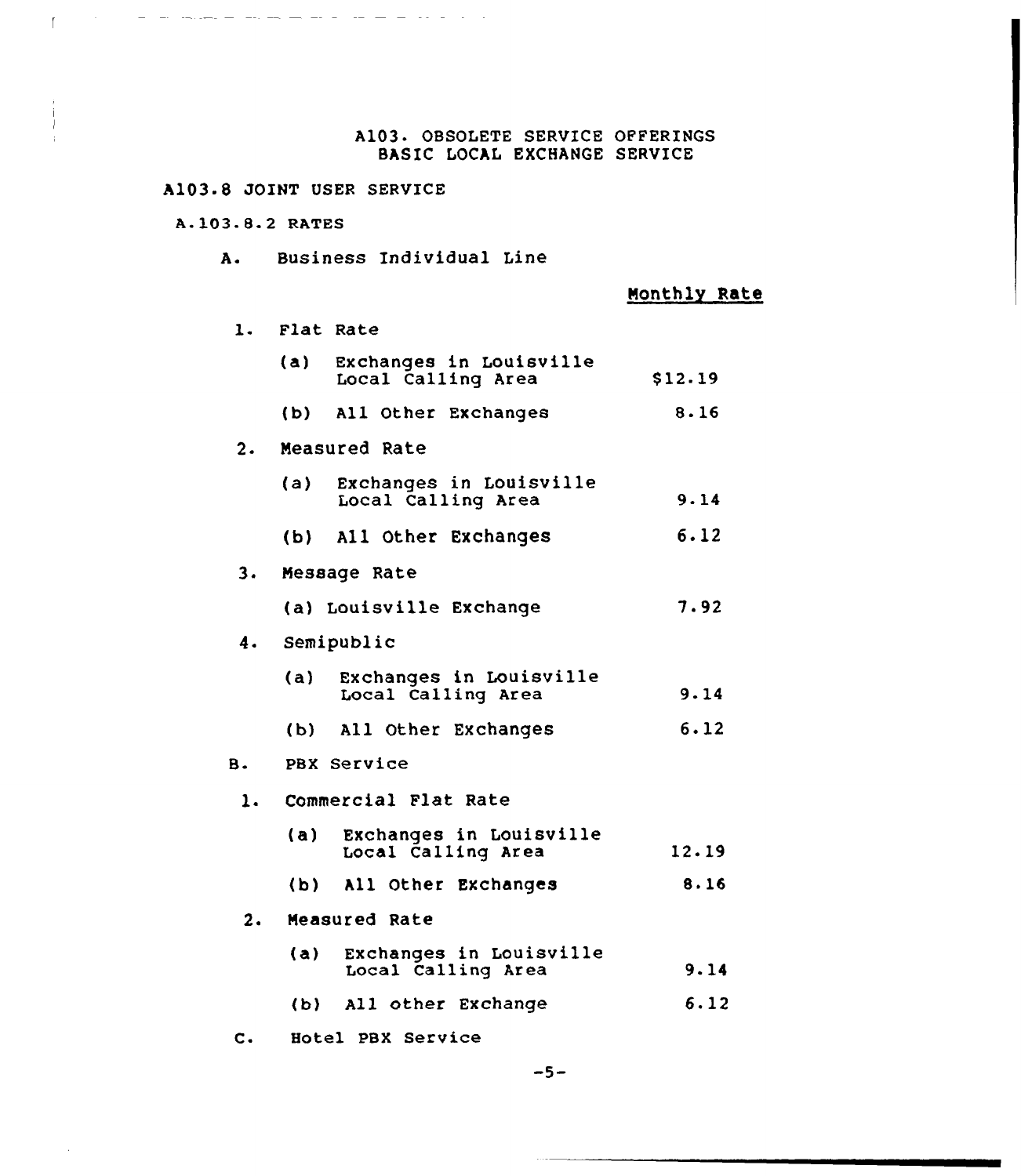|    | 1. Message Rate                                                                      |        |
|----|--------------------------------------------------------------------------------------|--------|
|    | (a)<br>Exchanges in Louisville<br>Local Calling Area                                 | \$7.92 |
|    | (b) All Other Exchanges                                                              | 5.30   |
| 2. | Permanent Guest or Tenant<br>Maintaining A Residence in<br>the Hotel (Message Rate)  |        |
|    | (a)<br>Exchanges in Louisville<br>Local Calling Area                                 | 3.16   |
|    | (b) All Other Exchanges                                                              | 2.13   |
| 3. | Measured Rate                                                                        |        |
|    | (a) Exchanges in Louisville<br>Local Calling Area                                    | 9.14   |
|    | (b) All Other Exchanges                                                              | 6.12   |
| 4. | Permanent Guest or Tenant<br>Maintaining a Residence in<br>the Hotel (Measured Rate) |        |
|    | (a)<br>Exchanges in Louisville<br>Local Calling Area                                 | 3.65   |
|    | (b) All Other Exchanges                                                              | 2.44   |
|    |                                                                                      |        |

# A110. OBSOLETE SERVICE OPPERINGS CENTREX SERVICE

## A110.1 CENTREX SERVICE

- A. 110.1.6 RATES
	- B. Station Lines
	- 1. Centrex I
		- a. Main Centrex Station Number Access, at the<br>location with the<br>largest number of main<br>stations. Both Exchange Access and Intercommunica- tion charges following apply.